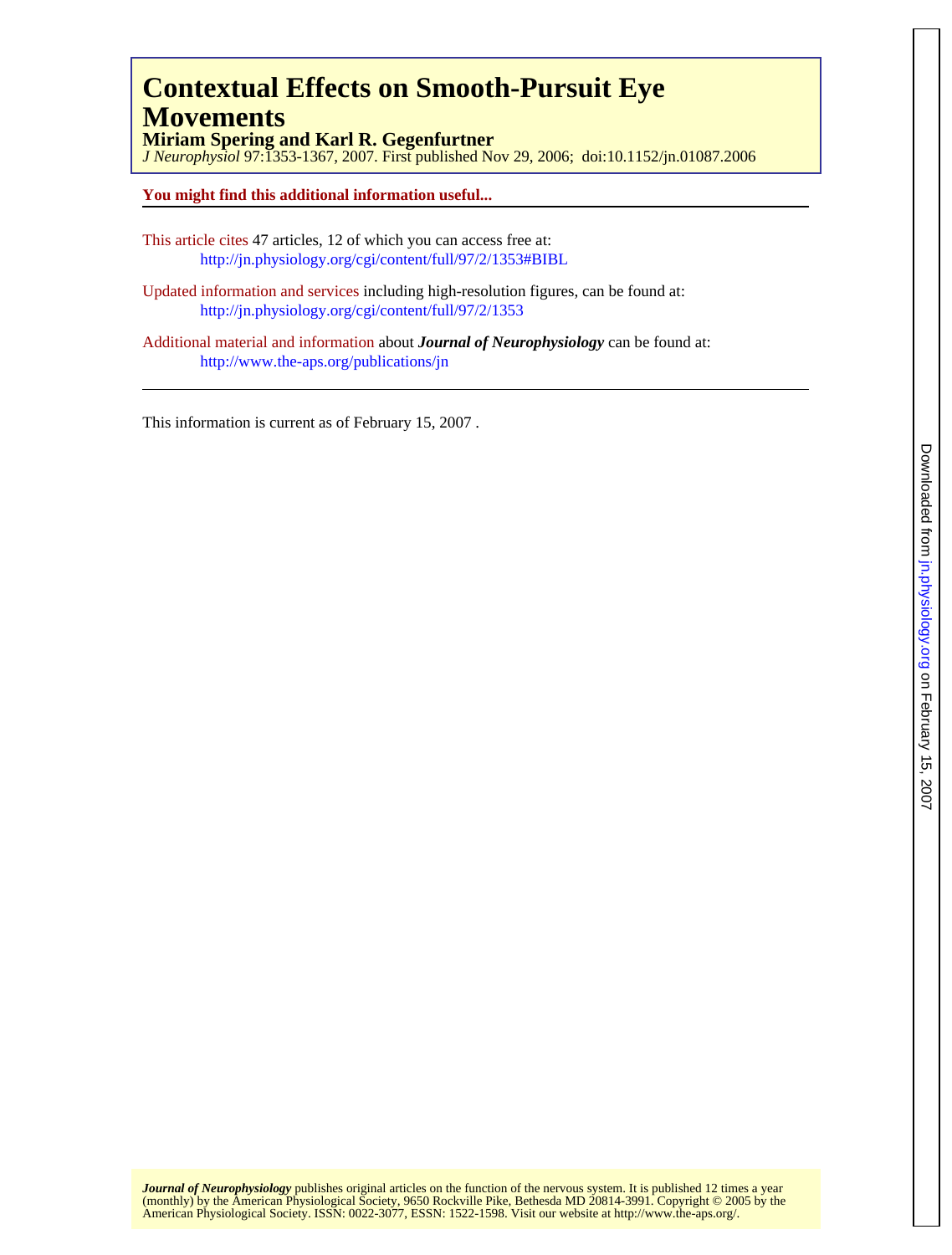# Contextual Effects on Smooth-Pursuit Eye Movements

## **Miriam Spering and Karl R. Gegenfurtner**

*Department of Psychology, Justus-Liebig University, Giessen, Germany*

Submitted 11 October 2006; accepted in final form 28 November 2006

**Spering M, Gegenfurtner KR.** Contextual effects on smooth-pursuit eye movements. *J Neurophysiol* 97: 1353–1367, 2007. First published November 29, 2006; doi:10.1152/jn.01087.2006. Segregating a moving object from its visual context is particularly relevant for the control of smooth-pursuit eye movements. We examined the interaction between a moving object and a stationary or moving visual context to determine the role of the context motion signal in driving pursuit. Eye movements were recorded from human observers to a medium-contrast Gaussian dot that moved horizontally at constant velocity. A peripheral context consisted of two vertically oriented sinusoidal gratings, one above and one below the stimulus trajectory, that were either stationary or drifted into the same or opposite direction as that of the target at different velocities. We found that a stationary context impaired pursuit acceleration and velocity and prolonged pursuit latency. A drifting context enhanced pursuit performance, irrespective of its motion direction. This effect was modulated by context contrast and orientation. When a context was briefly perturbed to move faster or slower eye velocity changed accordingly, but only when the context was drifting along with the target. Perturbing a context into the direction orthogonal to target motion evoked a deviation of the eye opposite to the perturbation direction. We therefore provide evidence for the use of absolute and relative motion cues, or motion assimilation and motion contrast, for the control of smooth-pursuit eye movements.

## INTRODUCTION

When we smoothly move our eyes in the natural environment, we usually track small moving objects set against a complex visual background. To obtain a veridical percept of object motion and to accurately track an object, the visual system must segregate the object from the background. Since early Gestalt psychology, it has been assumed that low- and high-level visual cues can be used to achieve this task without much effort (Albright and Stoner 2002; Rock and Palmer 1990; Roelfsema 2006). However, under some circumstances our visual system fails and the interaction between object and background cannot be resolved. For instance, in his report on induced motion, Duncker (1929) showed that a stationary, fixated object was perceived as moving into the opposite direction to a second moving object, either an object of the same size as the stationary target or a large object (such as a frame surrounding the stationary target). The observed perceptual effects are large and impressive (for a recent demonstration see Anstis and Casco 2006). Zivotofsky et al. (1995) introduced a variation of the illusion, in which a small target object moved horizontally across a vertically moving background. The background motion added an illusory component to the perceived direction of target motion, resulting in a perceived diagonal target trajectory. Similarly, the Duncker illusion was shown to affect saccades (Zivotofsky et al. 1998) and pointing movements (Soechting et al. 2001), but not smooth-pursuit initiation. Zivotofsky (2005) found that the early pursuit response was driven by *absolute motion* of the target or context, rather than by induced motion of the context. However, the initiation of slow-phase optokinetic nystagmus (OKN) was affected by apparent target motion. Waespe and Schwarz (1987) presented a moving optokinetic stimulus while monkeys attempted to maintain fixation and found an OKN initiation in the direction opposite to that of the optokinetic stimulus.

Born et al. (2000) found an increase in monkeys' initial pursuit acceleration into the direction opposite to that of the neurons' preferred motion direction in response to microstimulation of wide-field sites in area MT. In a behavioral study conducted by the same authors, the microstimulation period was substituted with a brief motion of the background. Again, the direction of pursuit eye movements was shifted into the direction opposite to that of background motion. Allman et al. (1985) already reported earlier that cells in owl monkeys' area MT changed their response to a moving target when the background was moving: Most cells showed an inhibition that increased with increasing background velocity. Tanaka et al. (1986) provided further physiological evidence for surround inhibition. Some MT and MST cells show both: *1*) a suppressed response to a bar stimulus presented in the center when a peripheral dot pattern was moving into the same direction at the same speed and *2*) an enhanced response to central motion for opposite motion in the periphery. Taken together, these results indicate that some cells in macaque area MT are sensitive to relative image velocity and that pursuit can be driven by *relative motion*.

A number of behavioral studies indicate that pursuit eye movements are affected by stationary or dynamic visual backgrounds in monkeys (Keller and Khan 1986; Kimmig et al. 1992; Mohrmann and Thier 1995) and humans (Collewijn and Tamminga 1984; Masson et al. 1995; Niemann and Hoffmann 1997), but results obtained with moving full-field textured backgrounds are inconsistent. Some studies provide evidence for spatial summation or averaging of absolute motion signals: A full-field textured background moving into the same direction as the pursuit target increased pursuit velocity, whereas a background moving into the opposite direction decreased eye velocity (Masson et al. 1995). Similarly, a brief background perturbation evoked a transient increase in eye velocity into the direction of the perturbation (Lindner et al. 2001; Schwarz and Ilg 1999; Suehiro et al. 1999). However, other results are consistent with the idea that motion contrast or relative motion

Address for reprint requests and other correspondence: Department of Psychology, Justus-Liebig University Giessen, Otto-Behaghel-Str. 10F, D-35394 Giessen, Germany (E-mail: miriam.spering@psychol.uni-giessen.de).

The costs of publication of this article were defrayed in part by the payment of page charges. The article must therefore be hereby marked "*advertisement*" in accordance with 18 U.S.C. Section 1734 solely to indicate this fact.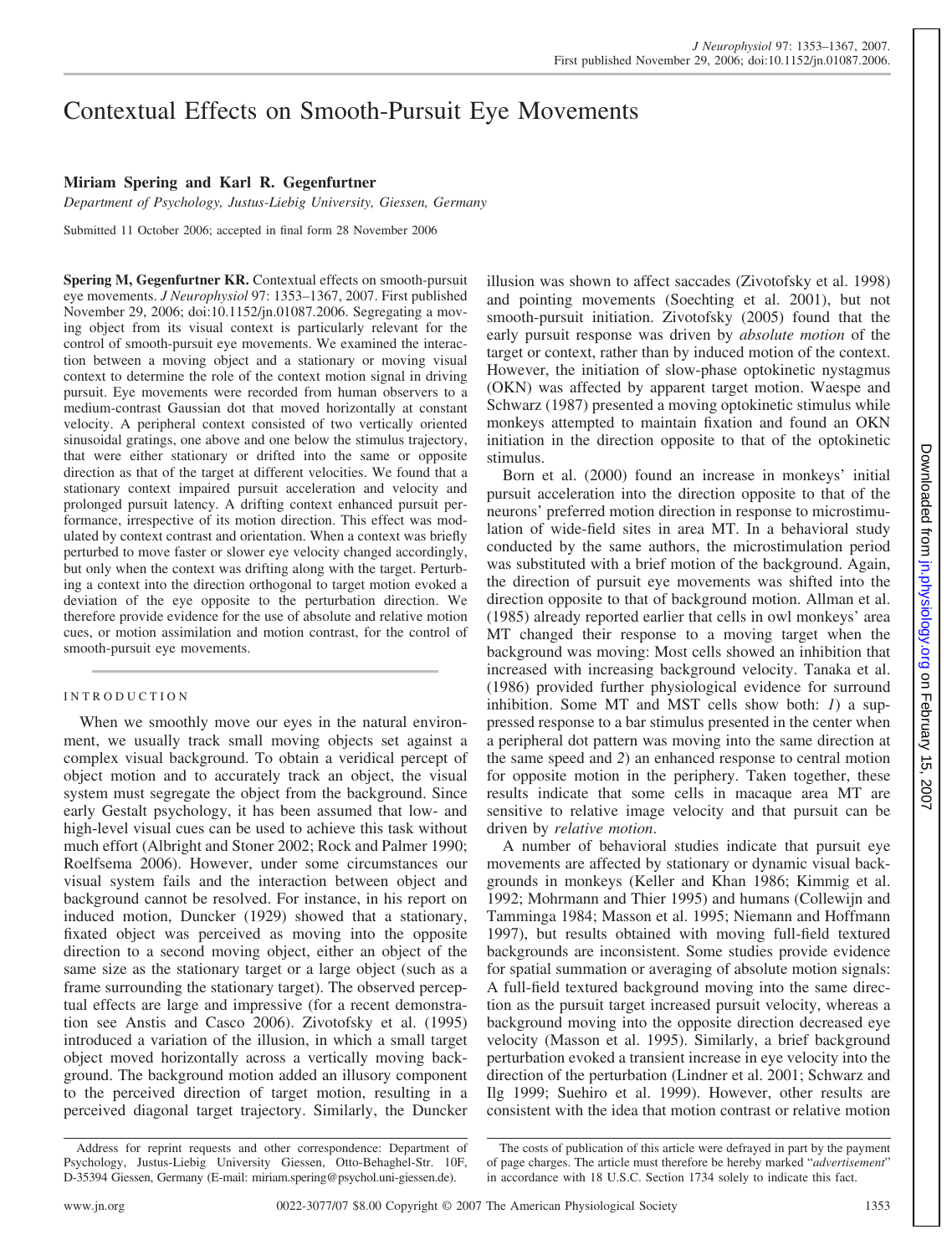signals are relevant for controlling pursuit in the presence of a moving background: Niemann and Hoffmann (1997) found an increase in initial acceleration when the background moved into the direction opposite to that of the pursuit target.

These inconsistencies might result from methodological differences between studies with respect to the choice of observers, stimuli, and studied pursuit interval (for a summary see Born et al. 2000). More important, however, the results from these studies might be affected by a number of possible caveats: An experimental paradigm with a drifting full-field textured background activates both the pursuit and the optokinetic system. Suppressive effects on pursuit velocity by fullfield textured backgrounds that are stationary (Mohrmann and Thier 1995) or moving opposite to the pursuit target (Masson et al. 1995) were previously claimed to be a consequence of evoked OKN with saccades directed opposite to the ongoing pursuit eye movement (see Lindner and Ilg 2006). Furthermore, with a full-field background the local motion signal from the target is masked by the global motion signal from the background. To avoid these problems, we used a remote visual background that did not cover the target trajectory. A remote, peripheral background minimizes optokinetic influences (Van Die and Collewijn 1986) and disentangles local and global motion signals. Using such a context, we examined the visual features that determine the nature of the interaction between target and context. In a series of experiments we systematically varied visual properties of the context (horizontal and vertical motion direction, velocity, orientation, contrast) and tested the spatiotemporal sensitivity of pursuit performance to these variations.

#### METHODS

#### *Observers*

In all, nine observers (mean age:  $28 \pm 8$  yr) participated in this study: three highly trained lab members (including the first author) and six undergraduate students from the University of Giessen, Germany, who were paid for their participation and who had participated in earlier eye-tracking experiments. All observers had normal visual acuity. Seven observers were naïve as to the purpose of the experiments. Unless stated otherwise, the pattern of results was the same for highly trained and less well trained and for naïve and nonnaïve observers. All experiments were in accordance with the principles of the Declaration of Helsinki for the protection of human subjects.

### *Eye-movement recording and visual stimuli*

The position of each observer's right eye was measured with a dual-Purkinje-image infrared eyetracker (Fourward Technologies Generation VI; Crane and Steele 1985) at 500 Hz. Viewing was binocular and each eye's view was through a 45° angled glass plate with >90% transmittance. Observers were seated with their heads stabilized by a forehead rest and a bite bar made of dental medical material. Eye-position data were stored for off-line analysis. We recorded position traces for 500 ms before the onset of stimulus motion. Eye-velocity (eye-acceleration) profiles were yielded from low-pass filtered and digitalized eye-position (eye-velocity) data. Data were smoothed with a second-order Butterworth filter with a cutoff at 40 Hz (position) or 60 Hz (velocity). Observers viewed the stimuli on a gamma-corrected Sony Trinitron F-900 23-in. monitor (1,024  $\times$ 660; 100 Hz). The display was  $29 \times 19^{\circ}$  at a viewing distance of 94 cm, with a mean background luminance of 40 cd/m<sup>2</sup>. Each pixel

subtended 1.7 arc min. The pursuit target was a Gaussian dot (diameter: 33 pixels, 0.93°), presented at 50% contrast, and moving horizontally at a constant velocity of 11.28°/s. We used a step–ramp paradigm (Rashbass 1961) to prevent saccades in the direction of target motion during pursuit initiation. The optimal displacement size for the step–ramp was defined individually for each observer in a preliminary experiment and was 2.6° (230 ms) on average. A visual context consisting of two horizontal sinusoidal gratings with a spatial frequency of 0.5 c/deg and 100% contrast was presented above and below the target trajectory. The context had the same mean luminance as that of the background. The two sinusoidal gratings were 1.13° apart and randomly shifted in phase by 0 to 0.5 cycles, to avoid induced or phantom grating effects (McCourt 1982; Tynan and Sekuler 1975). The context remained stationary throughout the trial, moved horizontally along with the target or into the opposite direction, or was briefly perturbed for 300 ms during the steady-state phase of the eye movement. We also tested different background contrasts and orientations.

## *Experimental paradigm and procedure*

Each observer completed between one and five blocks of 180 –240 trials for each experiment in sessions lasting no longer than 45 min. Within one block, trials for different conditions were randomly interleaved. Each block of trials started with a calibration of the horizontal and vertical eye position and the eye tracker output signal. Calibration data along the horizontal and vertical axes were fit with a regression line. The correlation coefficients between data and regression line were always at  $r$  values  $\geq 0.98$ . Regression parameters were later used to rescale eye-tracker position output in the analysis of trials from that session.

Each block of trials was started by the experimenter. A single trial started with 500-ms central fixation of the target in the presence of the stationary visual context (Fig. 1). The target then stepped to the left or right of fixation and started to move back across the fovea for 1,000 ms. In experiments with a drifting context, the context started to drift into the same or opposite direction to target motion at the onset of target motion at the time of the target step. Trials with leftward and rightward horizontal target motion were equally balanced and randomized within a block of trials. Observers were instructed to smoothly track the horizontal target. The total duration of target motion (step and ramp) was about 1,200 ms. After each trial, there was a pause of 1,000 ms to give observers ample time for blinking and to make a saccade back to the center of the screen. In the perturbation experiment, we used a slightly different design to have the perturbation occur roughly in the center of the screen. After initial fixation, the target reappeared at 10.5° to the left or right of fixation and remained there for 500 ms with the visual context already present. The target then moved centripetally in a step–ramp fashion for 1,500 ms (with the ramp motion duration depending on the individual observer's step size).

#### *Eye-movement data analysis*

Eye movements were analyzed following methods described previously (Spering et al. 2005). Briefly, saccades in each trace were detected using a combined position criterion and fixed-velocity cutoff (30°/s). A period of 30 samples (60 ms) before and after saccade onset and offset was excluded to account for saccadic backshoot and overshoot arising from the lens slip artifact found in Purkinje eyetracking records (Deubel and Bridgeman 1995). Traces were then aligned to pursuit onset. Pursuit onset was defined as the intersection of two sliding regression lines along the position trace. The intersection had to exceed a fixed-velocity criterion (25% of target velocity) to qualify as pursuit onset. If a saccade occurred within a time window of 250 ms after stimulus motion onset, no pursuit onset was determined and the trial was excluded from further analysis (roughly 10%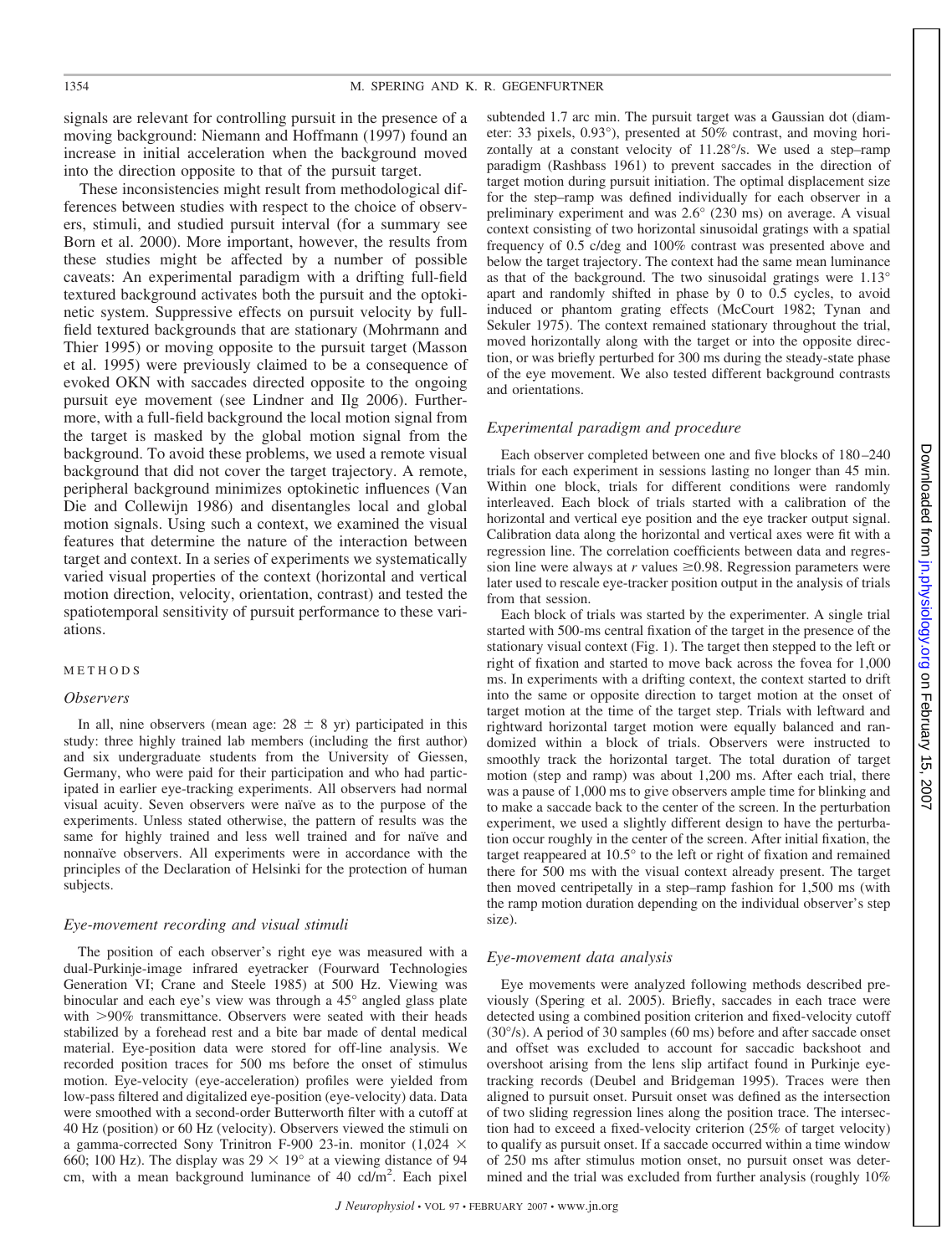

FIG. 1. Trial episode in first experiment. Each trial began with fixation of the target in the presence of the stationary context. A target step to the left or right of fixation position was followed by a foveopetal ramp movement. Observers were instructed to follow the horizontal target. In experiments with a drifting context, the context started to drift on target motion onset (i.e., at the beginning of the step).

of trials from all observers within a given experiment). During visual inspection of position and velocity traces, we also excluded trials in which the eye tracker lost the signal (roughly 5% of trials). We analyzed pursuit latency and eye acceleration during the open-loop phase (initiation, 0-140 ms after pursuit onset). This interval was chosen because it precedes the first visual feedback about the initial eye movement of pursuit (e.g., Lisberger et al. 1987). Eye velocity was analyzed during the closed-loop phase, where the eye reached a steady velocity (500 –700 ms after pursuit onset). We disregarded the last 200 ms of pursuit because one observer, who participated in most of the experiments, consistently showed strong anticipatory slowing (see Robinson et al. 1986) toward the end of the trial. We also analyzed the number of horizontal saccades between pursuit onset and trial end. Acceleration, velocity, pursuit latency, and number of saccades were calculated individually in each trial and then averaged across conditions for each observer. Possible differences between conditions were tested statistically by repeated-measures ANOVA or by paired samples *t*-test. *P* values of post hoc pairwise comparisons were Bonferroni-corrected, following Holland and Copenhaver (1988). To quantify the effect of a textured context, we calculated a suppression index (SI; see Kimmig et al. 1992) for both stationary (SI<sub>stat</sub>) and drifting (SI<sub>drift</sub>) contexts: SI<sub>stat</sub> =  $(1 - R_{stat}/R_{control}) \times$ 100%,  $SI_{drift} = (1 - R_{drift}/R_{stat}) \times 100\%$ , where R is the initial acceleration or steady-state velocity averaged across all trials of the respective condition. A positive SI indicates a decrease in pursuit acceleration/velocity; a negative SI indicates an increase. Error bars in all plots denote SEs. Note that error bars might be small and therefore not visible.

## RESULTS

We recorded eye movements from human observers who were asked to smoothly pursue a small, horizontally moving target. Above and below the target trajectory, we presented a stationary or drifting sine-wave grating with varying motion direction, contrast, or orientation.

#### *Effect of a stationary context*

First, we tested the effect of a stationary context versus a homogeneous gray background in four observers who each did a total of 360 trials. Because we did not find any systematic differences in any of the pursuit characteristics between rightward and leftward pursuit in this or any of the following experiments, we averaged across the two target directions in all experiments reported here. Error trials were excluded as described in METHODS, with an equal number of trials remaining for statistical analysis in each condition (78% on average). Figure 2 shows a mean velocity trace for one observer (*A*) and mean steady-state velocity (*B*), acceleration (*C*), pursuit onset (*D*), and saccade number (*E*) for each of the four observers and averaged across observers.

A stationary context tended to decrease steady-state eye velocity  $[t(3) = 1.98, P = 0.06, SI<sub>stat</sub> 5.38 \pm 4.69\%]$ . This effect was present in all observers, except in naïve observer CB. Initial eye acceleration was decreased significantly  $[t(3)$  = 5.14,  $P = 0.007$ ,  $SI<sub>stat</sub>$  9.21  $\pm$  5.89%]. In the presence of a stationary context, pursuit latency was increased significantly by 7.4 ms on average  $[t(3) = -4.15, P = 0.01]$  and all observers showed a significantly higher number of catch-up saccades  $(+0.72$  saccades) compared with the control condition  $[t(3) = -3.03, P = 0.03]$ .

## *Effect of contrast and orientation of a stationary context*

Keller and Khan (1986) investigated the effects of stationary visual backgrounds on pursuit in monkeys. They found a large suppressive effect on initial pursuit acceleration, which was not modulated by alterations in background luminance. More recently, it was shown that the human ocular following response to a circular, drifting, vertically oriented sinusoidal grating was tuned to contrast and orientation of a flickering surround (Barthélemy et al. 2006). Whereas latency and early phase of ocular following were largely unaffected by the surrounding grating, eye velocity during the later phase decreased. This suppression was strongest when the surround was isoorientated to the center grating and increased with increasing contrast—a finding resembling neurophysiological data obtained from macaque area MT by Pack et al. (2005). Here, we varied contrast and orientation of a stationary context in two separate experiments, to test whether the effect of a stationary context on pursuit acceleration, velocity, latency, and saccade number was tuned to contrast and orientation. We used five levels of contrast (as percentages): 0 (control condition, homogeneous background), 0.78, 1.56, 6.25, and 100. Four observers did 80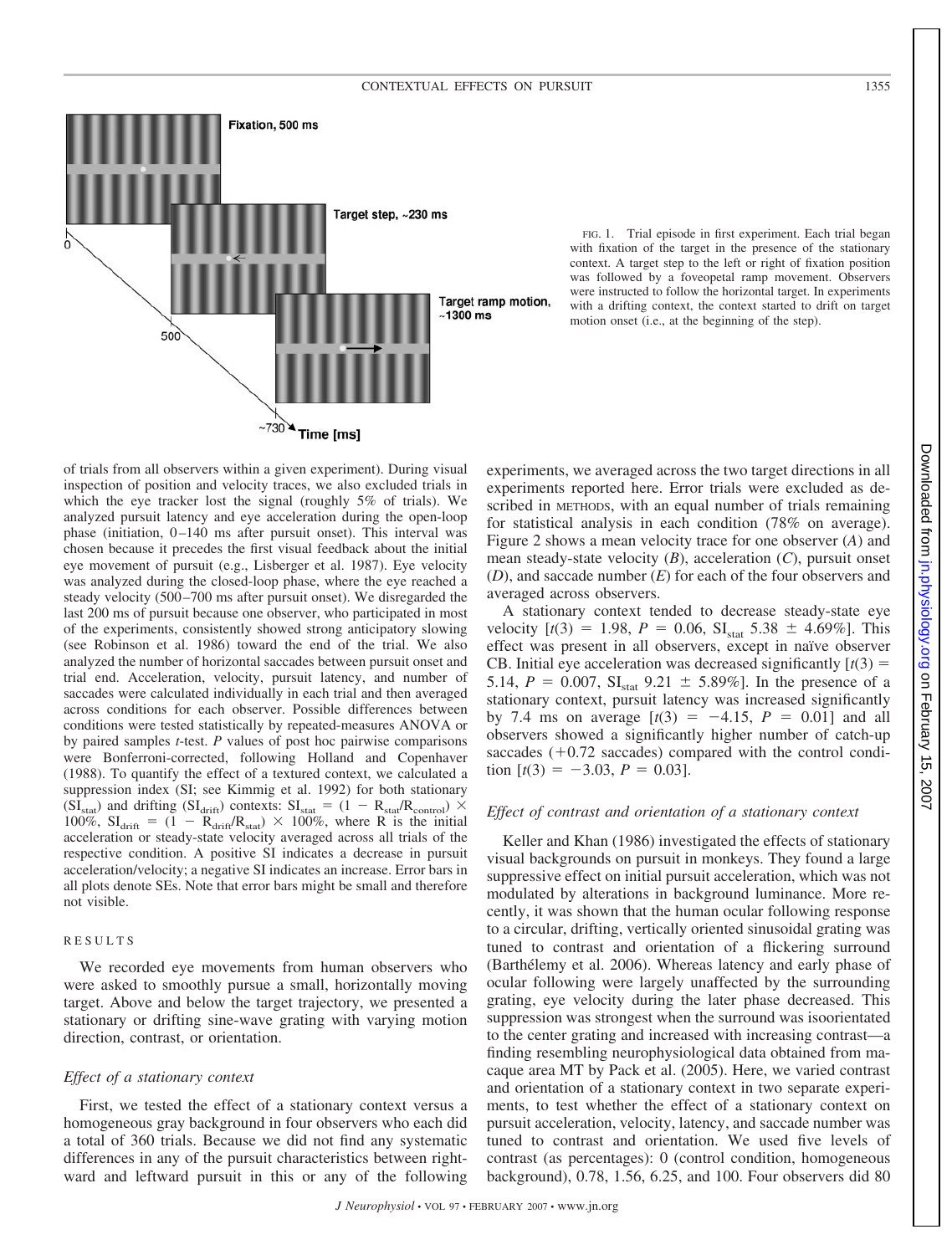

FIG. 2. A: exemplary desaccaded and filtered horizontal eye velocity profiles for observer DB, aligned to pursuit onset  $(n = 172 \text{ trials in each condition})$ . A stationary context (dotted gray line) was tested against a homogeneous gray background as a control condition (solid black line). SD for eye velocity in the control condition is indicated by the shaded gray area. Horizontal dashed black line denotes target velocity at 11.28°/s. Vertical black lines depict the beginning and end of phases for analyzing *1*) initial acceleration (open-loop phase, 0 –140 ms) and *2*) steady-state velocity (closed-loop phase, 500 –700 ms). *B*: mean eye velocity (horizontal dashed line denotes target velocity). *C*: acceleration. *D*: pursuit latency. *E*: saccade number. Error bars denote SEs. Stars indicate significant differences between stationary context condition and homogeneous context condition in a paired-samples *t*-test:  $\star P$  < 0.05,  $\star \star P$  < 0.01.

trials per condition; across all conditions, 89% trials were used for analysis. As the result of a higher number of early saccades in the 100% contrast condition caused by the stronger context effect, we had to exclude more trials from that condition (71%) than from the lower-contrast conditions (94% on average).

As shown by results depicted in Fig. 3, initial acceleration and steady-state velocity decreased and pursuit latency and number of saccades increased with increasing context contrast. The size difference in SEs can be explained by the difference in trial number between the 100% contrast condition and the lower contrast conditions. A repeated-measures ANOVA showed a significant main effect of contrast on velocity  $[F(4,12) = 8.77, P = 0.001]$ , acceleration  $[F(4,12) = 9.62]$ ,  $P \le 0.001$ , pursuit latency  $[F(4,12) = 4.1, P = 0.03]$ , and saccade number  $[F(4,12) = 15.57, P \le 0.001]$ . Interestingly, the decrease in acceleration and velocity and the increase in latency were not linear. In comparison to the 0% contrast condition, acceleration and velocity were higher at low contrast (0.78%) and latency was slightly lower in the respective condition. However, a post hoc comparison revealed no significant difference between the low-contrast condition and the control condition for these pursuit characteristics. In contrast to earlier studies, we find that context effects on pursuit initiation and maintenance are modulated by contrast.

Next, we varied context orientation in a 100% contrast context and tested four observers (60 trials per condition each, 88% remaining trials, equally distributed across conditions). The stationary context was presented vertically  $(0^{\circ})$ , horizontally (90°), or tilted 30 or 60° clockwise or counterclockwise, resulting in six different orientations, as indicated by the cartoon in Fig. 4*A*. Figure 4, *B*–*D* shows that pursuit was generally best when the context was oriented horizontally with respect to the pursuit target. Orientation had a significant main effect on velocity  $[F(5,15) = 4.86, P = 0.008]$  and saccade number  $[F(5,15) = 3.05, P = 0.03,$  indicated by a repeatedmeasures ANOVA]. However, the differences between vertical and oblique orientations were very small and not significant in a post hoc comparison and thus these data cannot be used as direct evidence for an orientation tuning of the context-suppression effect.

## *Effect of a drifting context*

In a second series of experiments, we tested the effect of a context drifting along with the pursuit target, or into the opposite direction at either the same speed, or slower or faster than the pursuit target. The context started to drift at the onset of target motion (target step). Note that the resulting retinal image velocity is negative when the context is moving into the same direction as that of the target at a slower speed and when it is stationary (control condition). Retinal image velocity becomes increasingly negative when the context moves into the direction opposite to that of the target, even when context speed is slower than target speed. Four observers participated, doing between one session and five sessions of 200 trials each. After visual inspection, 74% trials remained on average. More trials had to be excluded from the opposite-direction conditions (60% trials remaining on average) than from the same-direction conditions (86% remaining) or the control condition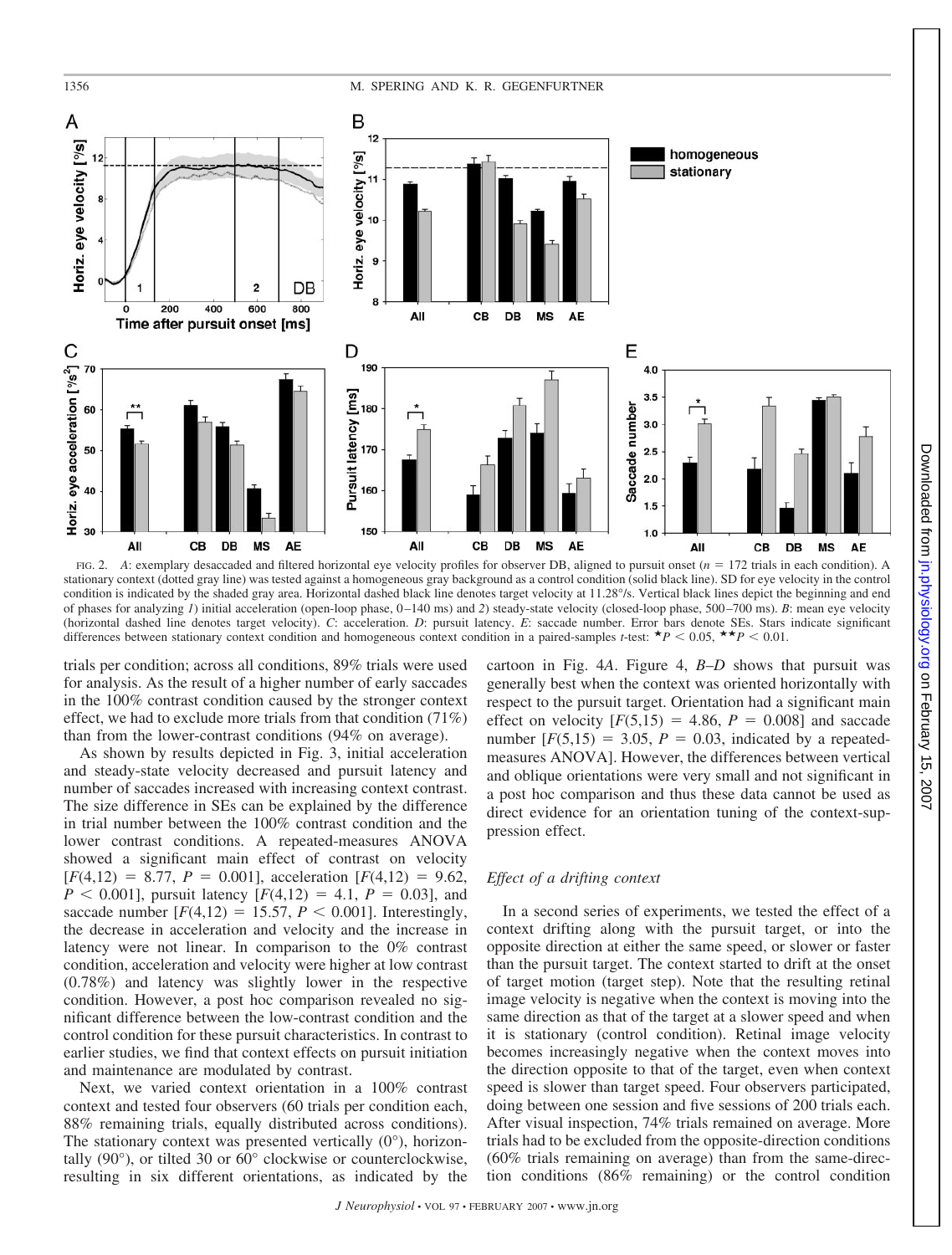

FIG. 3. Mean eye acceleration (*A*), velocity (*B*), pursuit latency (*C*), and saccade number (*D*) for 4 observers for 5 levels of context contrast. Error bars denote SEs.

(75%). When the context was drifting into the opposite direction, more saccades occurred at the time around pursuit onset.

Figure 5, *A* and *D* shows mean velocity profiles for two observers for a stationary context (black line) and a context drifting into the same (red) or opposite direction (blue) as that of the target at three different speeds. During the initiation phase, in observer CB, eye velocity in the experimental conditions (drifting context) did not differ much from eye velocity in the control condition (stationary context). In observer DB eye velocity in some experimental conditions dropped below the eye velocity in the control condition toward the end of the initiation phase, especially when the context drifted opposite to the pursuit target. In both observers eye velocity in most experimental conditions rose above the level of eye velocity in the control condition during the transition between initiation and steady-state phase. At about 150 ms into the steady-state phase, eye velocity was generally higher for the experimental conditions, irrespective of context speed. This pattern of results—no difference during the initiation phase and higher eye velocity in experimental conditions during the steady-state phase—was confirmed in all observers (Fig. 5, *B*, *C*, *E*, and *F*). Eye velocity increased when the context went into either the same or the opposite direction (Fig. 5*B*). The overall effect of context motion on eye velocity was significant in a repeatedmeasures ANOVA  $[F(6,18) = 11.25, P < 0.001]$ . Eye velocity was significantly increased in the high-velocity context conditions (see results of post hoc comparison in Fig. 5*B*), except when the context was drifting into the same direction as that of the target at a slower speed. The effect tended to be larger when the context drifted along with the target than when it drifted into the opposite direction. The difference between same and opposite motion directions was not significant in a post hoc comparison. We found an increase in steady-state velocity with  $SI<sub>drift</sub>$  ranging between  $-4.13 \pm 0.99\%$  for a context drifting slowly into the opposite direction to  $-14.88 \pm$ 8.07% for a context drifting fast into the same direction as that of the target. As mean eye-velocity profiles indicate, the overall effect of a drifting context on initial eye acceleration was not significant  $[F(6,18) = 1.06, P = 0.42]$  and post hoc comparisons were also not significant (Fig. 5*C*). A drifting context significantly affected pursuit onset  $[F(6,18) = 20.62, P \le$ 0.001], although the result pattern was different from that for velocity: Latency was highest (199.4  $\pm$  2.13 ms) when the context was drifting fast into the direction opposite to that of the target and dropped to about  $144.4 \pm 2.54$  ms when the context was drifting fast into the same direction. Therefore latency systematically decreased from negative to positive context velocity (Fig. 5*E*). Corresponding to the increase in eye velocity with increasing context velocity, the saccade number was highest for stationary contexts or contexts drifting slowly along with the target (Fig. 5*F*).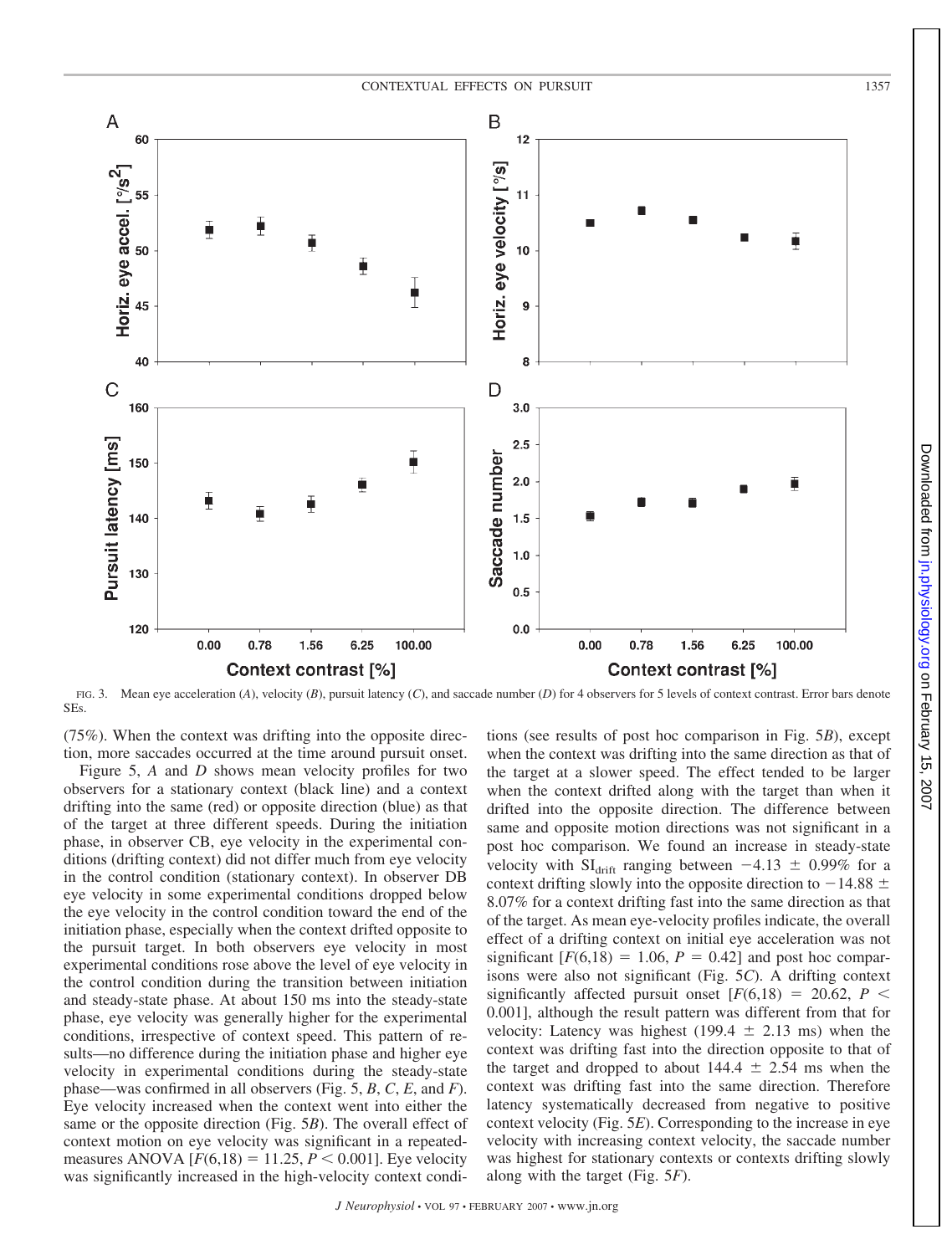

FIG. 4. Mean eye acceleration (A), velocity (B), pursuit latency (C), and saccade number (D) for 4 observers for 6 context orientations. Results for the 0° condition are repeated in each figure. Error bars denote SEs.

When the context drifted opposite to the target, pursuit onset was often preceded by a saccade into the opposite direction, as indicated by mean eye-velocity profiles (Fig. 5, *A* and *D*). Closer analysis of the direction of these initial saccades in trials with opposite context motion showed that 43.1% of the saccades were backward saccades (as opposed to 3.3% in the same context motion condition and 7.8% in the stationary context condition). Apparently, a visual setup consisting of a central moving target and a peripheral drifting context can evoke pursuit eye movements, as well as the OKN. The high number of saccades into the opposite direction points to the fact that OKN suppression was not successful during pursuit initiation.

## *Effect of contrast and orientation of a drifting context*

Contrast and orientation of the drifting context were varied in two separate experiments, each conducted with five observers doing 40–60 trials per condition. In the contrast experiment, 85% trials remained. Similarly to the contrast variation experiment reported earlier for a stationary context, more trials had to be excluded from the 100% contrast condition (65%) as compared with all other conditions (94% on average). In the orientation experiment, 74% remained, with the amount of remaining trials ranging unsystematically from 60 to 95% between conditions. The levels of context contrast and orientation were the same as those in experiments with a stationary

context. The context was drifting into the same or opposite direction to that of the target.

Results for the contrast-variation experiment are summarized in Fig. 6 and Table 1*A*. For a context drifting along with the target, initial eye acceleration first rose and then fell with increasing levels of contrast. However, the difference between the control condition (0% contrast) and the lowest contrast condition was not significant in a post hoc comparison. Steadystate velocity had a tendency to rise with increasing context contrast, when the context drifted into the same direction as that of the target, and hardly changed when the context drifted opposite to the target, as shown by a significant interaction. Both pursuit latency and saccade number decreased with increasing levels of contrast for a context drifting into the same direction and increased when the context was drifting into the direction opposite to that of the target. Context-motion direction significantly affected both onset and saccade number; interactions between direction and contrast were also significant. Overall, as shown by the significant interactions between contrast and context motion direction, the effect of context on velocity, latency, and saccade number increases with increasing contrast.

In the next experiment, orientation of a drifting context was varied. The drifting context was tilted 30 or 60° clockwise or counterclockwise. Results (Fig. 7) differed depending on the motion direction of the context, although orientation did not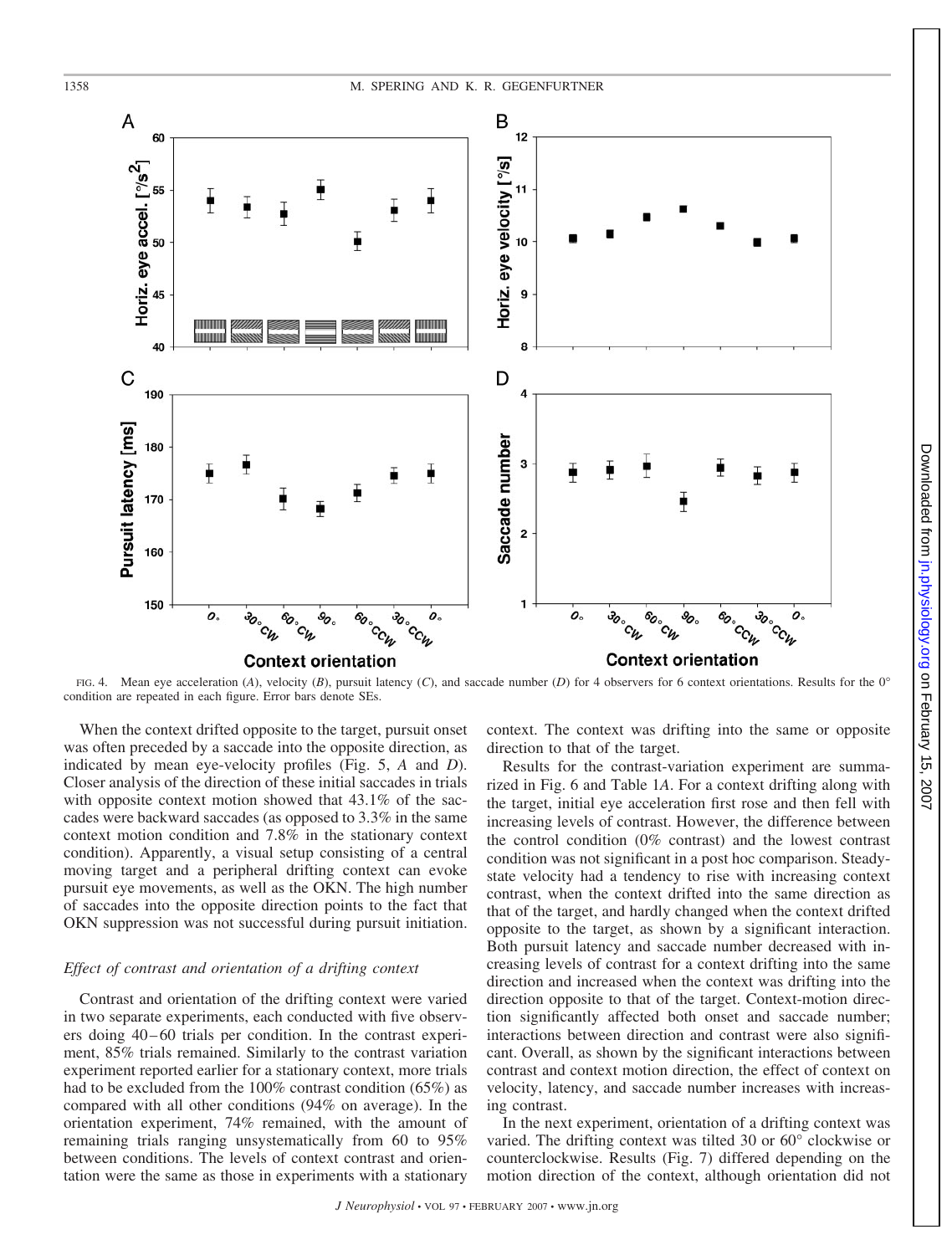#### CONTEXTUAL EFFECTS ON PURSUIT



FIG. 5. A and D: exemplary filtered horizontal eye velocity profiles (with saccades) for observer CB (A) and DB (D), aligned to pursuit onset ( $n = 60-70$ trials in each condition). A stationary context (control condition, black solid line) was tested against a context drifting into the same (red) or opposite (blue) direction to the target. SD for eye velocity in the control condition is indicated by the shaded gray area. Different line types denote different context speeds (dotted: 5.7°/s, dashed: 11.28°/s, solid: 22.56°/s). Horizontal dashed black line denotes target velocity at 11.28°/s. Vertical lines depict beginning and end of phases for analyzing acceleration and velocity. *B*: mean eye velocity (horizontal dashed line denotes target velocity) for 4 observers. *C*: acceleration. *E*: pursuit latency. *F*: saccade number. Error bars denote SEs. Stars indicate significant differences between stationary context condition (control) and moving context conditions in a post hoc comparison.

affect pursuit in a systematic way. Accordingly, a repeatedmeasures ANOVA with direction and orientation as factors showed significant main effects of direction on velocity, latency, and saccade number (see Table 1*B*), and significant interactions on acceleration, velocity, and latency, but no main effect of orientation. A 30° clockwise or counterclockwise tilted context drifting into the same direction as that of the target showed a tendency to increase acceleration and velocity as compared with a context being closer to the horizontal orientation (60° clockwise or counterclockwise). However, none of the post hoc comparisons calculated for individual orientation differences reached significance.

#### *Effect of perturbing a stationary or drifting context*

To test the spatiotemporal properties of stimuli that give rise to motion signals for the maintenance of pursuit, the context motion was varied during steady-state pursuit. Eye velocity was previously shown to be sensitive to brief perturbations of stationary or drifting full-field backgrounds during pursuit maintenance (Kodaka et al. 2004; Lindner and Ilg 2006; Lindner et al. 2001; Schwarz and Ilg 1999; Suehiro et al. 1999). Schwarz and Ilg (1999) report a marked asymmetry in the sensitivity for background motion perturbation: When a full-field textured background (randomly distributed vertical line elements) increased in speed in the direction of the pursuit target for 200 ms, eye velocity showed a transient perturbation time-locked to the onset of the disturbance. However, when the background was perturbed opposite to the pursuit target, the ongoing eye movement was not affected (see also Lindner et al. 2001). Similarly, Suehiro et al. (1999) perturbed a stationary

background or a background drifting along with the pursuit target for 40 ms while human observers fixated or smoothly tracked a target (see Kodaka et al. 2004 for a similar study on monkeys). The perturbation effect was generally larger during pursuit than during fixation. When a *stationary* background was perturbed in the direction of the pursuit target, the effect was larger than when the perturbation occurred in the opposite direction. When perturbing a *drifting* background, eye velocity changed irrespective of the direction of perturbation.

To extend these findings to a remote context, we used a stationary or drifting context and introduced a 300-ms motion injection during the steady-state phase of the eye movement, starting 450 ms after target onset. During the perturbation the context was either moving into the same or opposite direction to that of the target at the same speed (if context was stationary on initiation), or faster (22.56°/s) or slower (5.46°/s). Note that retinal image velocity was always negative when the context was stationary or drifting into the opposite direction, irrespective of perturbation speed. We compared these conditions with a baseline of nonperturbed trials with stationary or drifting unchanged contexts. Five observers participated in this experiment, doing between one and three blocks of 200 trials. After manual inspection of the data, 86% of all trials remained, distributed equally across conditions. We calculated peak horizontal eye velocity in the time interval after perturbation onset until the end of the perturbation for each condition.

Figure 8*A* shows a horizontal velocity trace for one observer, starting from stimulus motion onset. Plotted here is the condition where the context drifts along with the target and is perturbed to drift either faster or slower. Note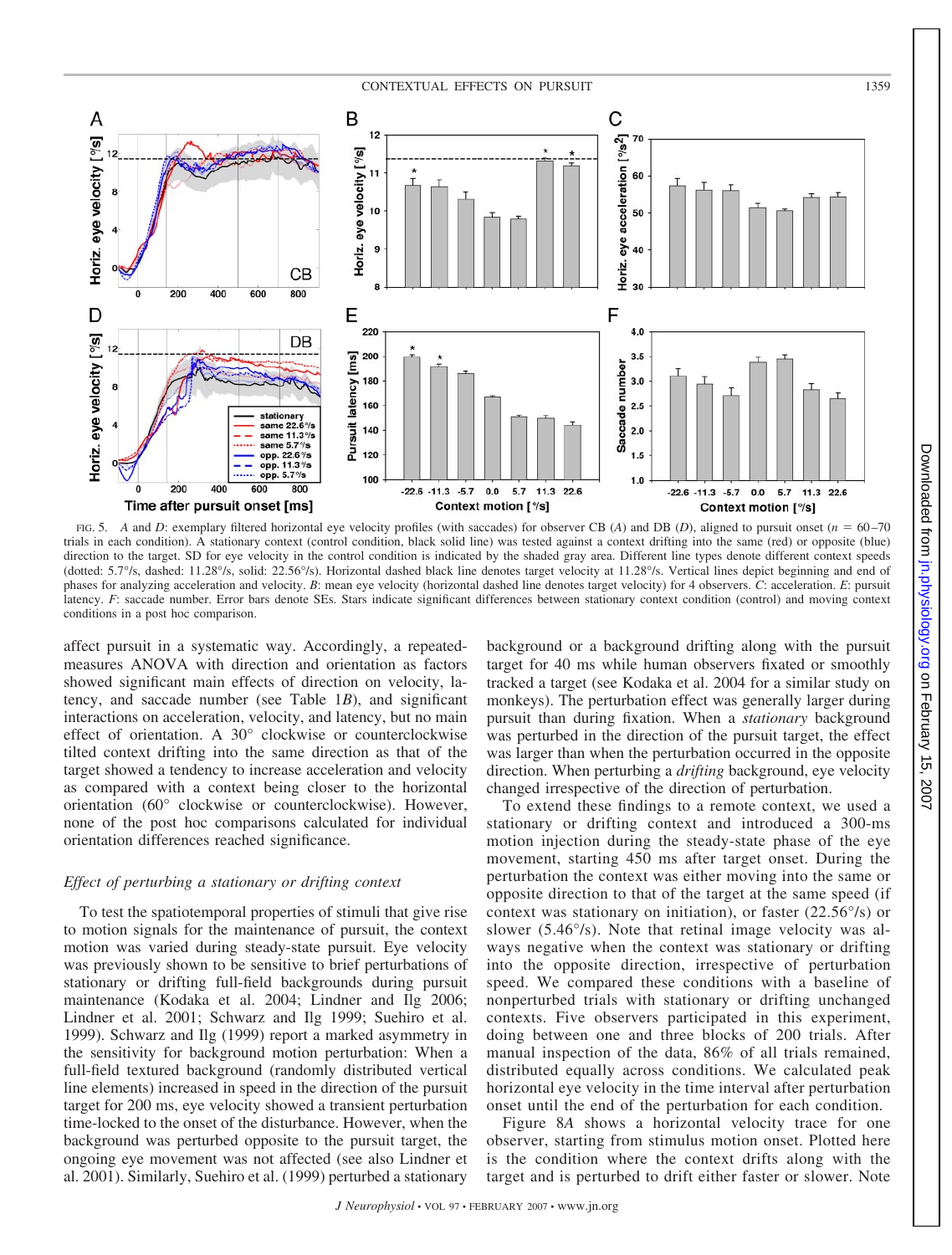

FIG. 6. A: mean horizontal eye acceleration averaged across open-loop phase for 5 observers for 5 levels of context contrast and 2 context motion directions (same: context drifts along with target; opposite: context drifts into opposite direction to target). *B*: horizontal eye velocity averaged across closed-loop phase. *C*: pursuit latency. *D*: saccade number. Error bars denote SEs.

that eye velocity at target onset is not zero. This is explained by the fact that in this experiment the context was already in motion while the observer was still fixating. The anticipatory pursuit eye movement was particularly strong in observer DB. Although this might be considered a problem for analyzing the initiation phase, we disregarded the problem because we focused solely on the critical time period starting after perturbation onset.

As Fig. 8 shows, there was a strong effect of context perturbation on horizontal eye velocity when the context drifted along with the target. When the context was perturbed to drift faster, the eye sped up; when the context drifted slower, the eye slowed down. The perturbation effect started at about 100 ms after the onset of the perturbation. Interestingly, the effect was not present when the context was stationary or drifted into the opposite direction to that of the pursuit target at the beginning and end

|  | TABLE 1. Repeated-measures ANOVA results for experiments with a drifting context that varied in contrast or orientation |  |  |  |  |  |  |  |  |
|--|-------------------------------------------------------------------------------------------------------------------------|--|--|--|--|--|--|--|--|
|--|-------------------------------------------------------------------------------------------------------------------------|--|--|--|--|--|--|--|--|

|                   |      |      | Acceleration |                       | Velocity |       | Pursuit Latency |       | Saccade Number |  |
|-------------------|------|------|--------------|-----------------------|----------|-------|-----------------|-------|----------------|--|
|                   | df   | F    | P            | F                     | P        | F     | P               | F     | P              |  |
|                   |      |      |              | A. Contrast           |          |       |                 |       |                |  |
| Direction         | 1,4  | 0.91 | 0.40         | 12.23                 | 0.02     | 48.89 | 0.002           | 73.06 | 0.001          |  |
| Contrast          | 3,12 | 8.63 | 0.003        | 0.84                  | 0.50     | 2.58  | 0.10            | 1.76  | 0.20           |  |
| $Dir \times$ Cont | 3,12 | 0.40 | 0.76         | 10.38                 | 0.001    | 7.00  | 0.006           | 10.31 | 0.001          |  |
|                   |      |      |              | <b>B.</b> Orientation |          |       |                 |       |                |  |
| Direction         | 1,4  | 1.20 | 0.33         | 18.30                 | 0.01     | 60.82 | 0.001           | 31.08 | 0.005          |  |
| Orientation       | 3,12 | 1.16 | 0.37         | 0.10                  | 0.99     | 0.60  | 0.63            | 1.55  | 0.25           |  |
| $Dir \times Ori$  | 3,12 | 3.54 | 0.05         | 16.14                 | 0.001    | 4.19  | 0.03            | 2.86  | 0.08           |  |

Significant values are highlighted in bold.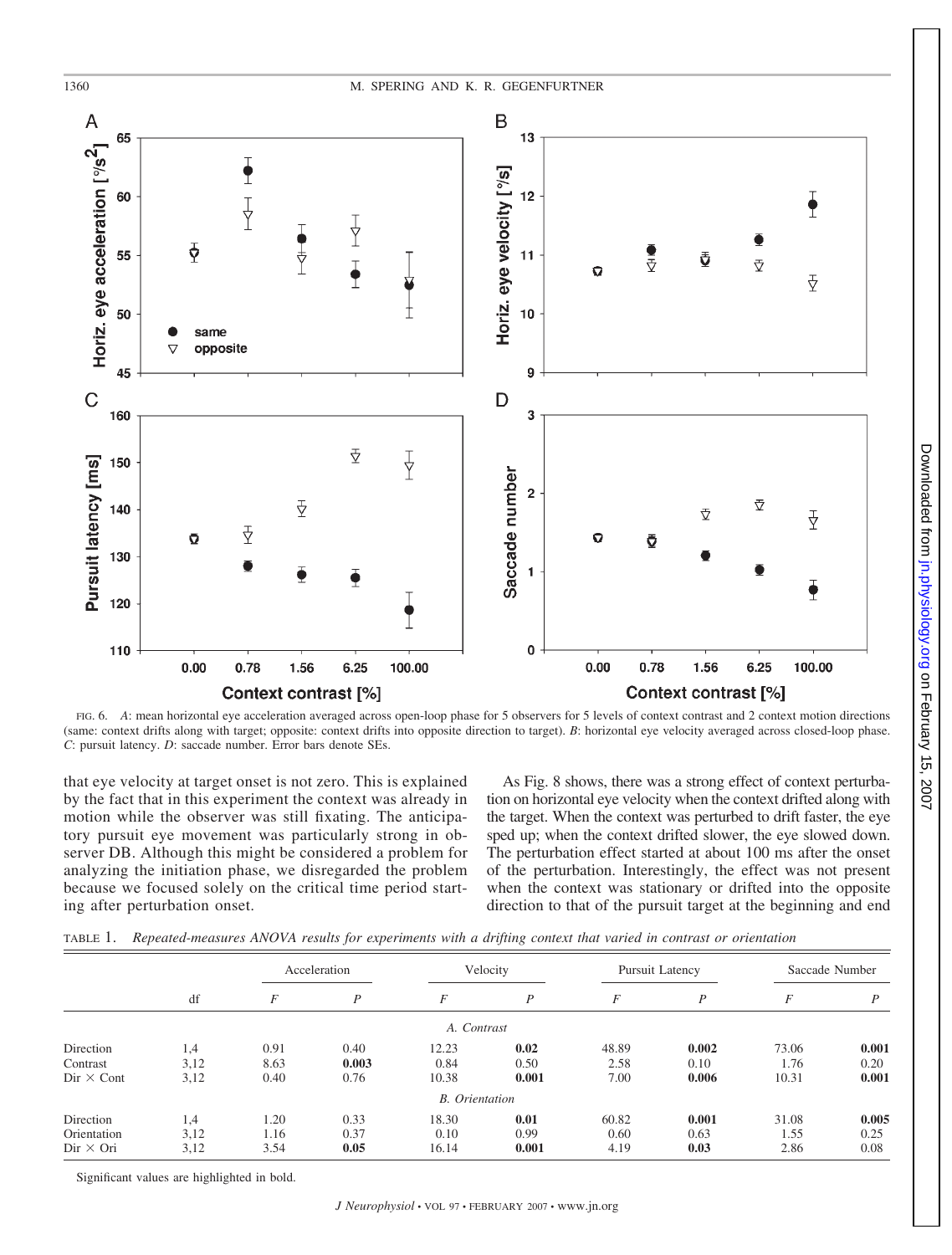

FIG. 7. *A*: mean horizontal eye acceleration averaged across open-loop phase for 5 observers for 4 levels of context orientation and 2 context motion directions (same: context drifts along with target; opposite: context drifts into opposite direction to target). *B*: horizontal eye velocity averaged across closed-loop phase. *C*: pursuit latency. *D*: saccade number. Error bars denote SEs.

of the trial (Fig. 8*B*). These results are exactly in line with the previous results reported above, showing this asymmetry in human observers with a full-field textured background.

## *Effect of context perturbation orthogonal to target motion*

In addition to the asymmetry in horizontal eye velocity in response to a horizontal shift of a full-field background, Lindner et al. (2001) reported that horizontal eye velocity was not affected by vertical background perturbations. Further, the authors found that vertical eye velocity was modulated in the direction of the background shift. When the background briefly shifted upward/downward, vertical eye velocity was deflected in the corresponding direction by about 2°/s, with significantly larger modulations obtained by upward perturbations (see also Suehiro et al. 1999).

Here, we also tested the effect of a horizontally oriented context that was briefly perturbed to drift upward or downward into the vertical direction. The context was stationary on eye movement initiation and started to drift upward or downward at 11.28°/s during the steady-state phase, starting 450 ms after the beginning of the trial for 300 ms. Three observers participated in this experiment, each doing between one and three sessions of 180 trials. After visual inspection and exclusion of error trials following the criteria described in METHODS, 91% of all trials remained in each condition. For analysis, we chose a 150-ms time interval starting at 100 ms after perturbation onset. We analyzed mean horizontal eye velocity and peak vertical eye velocity during this interval. Our results are different from those obtained by Lindner et al. (2001) and by Suehiro et al. (1999). First, a vertical perturbation produced strong horizontal slowing (Fig. 9, *A* and *B*).

Horizontal eye velocity decreased significantly by about 1°/s for upward  $[t(2) = 7.51, P = 0.01]$  and downward  $[t(2) = 3.96, P = 0.03]$  context perturbation. Second, and more surprisingly, when the context drifted upward, the eye was deflected downward and vice versa for a downward perturbation. This effect on peak vertical eye velocity was significant for upward  $[t(2) = 3.13, P = 0.05]$  and downward perturbations  $[t(2) = -5.17, P = 0.02]$ . Again, the modulation in eye velocity started about 100 ms after perturbation onset.

In a control experiment, we tested whether the effect was maintained when the context was already in motion on initiation of the eye movement. Here, the context initially moved at 1.41 or 2.82°/s and was perturbed after 450 or 300 ms at 11.28°/s. In three observers, we confirmed the effect of vertical perturbations on vertical eye velocity, as shown by a significant main effect of perturbation direction  $[F(1,2) = 26.0, P = 0.04,$  repeated-measures ANOVA]. Figure 10 shows a mean vertical eye velocity profile for one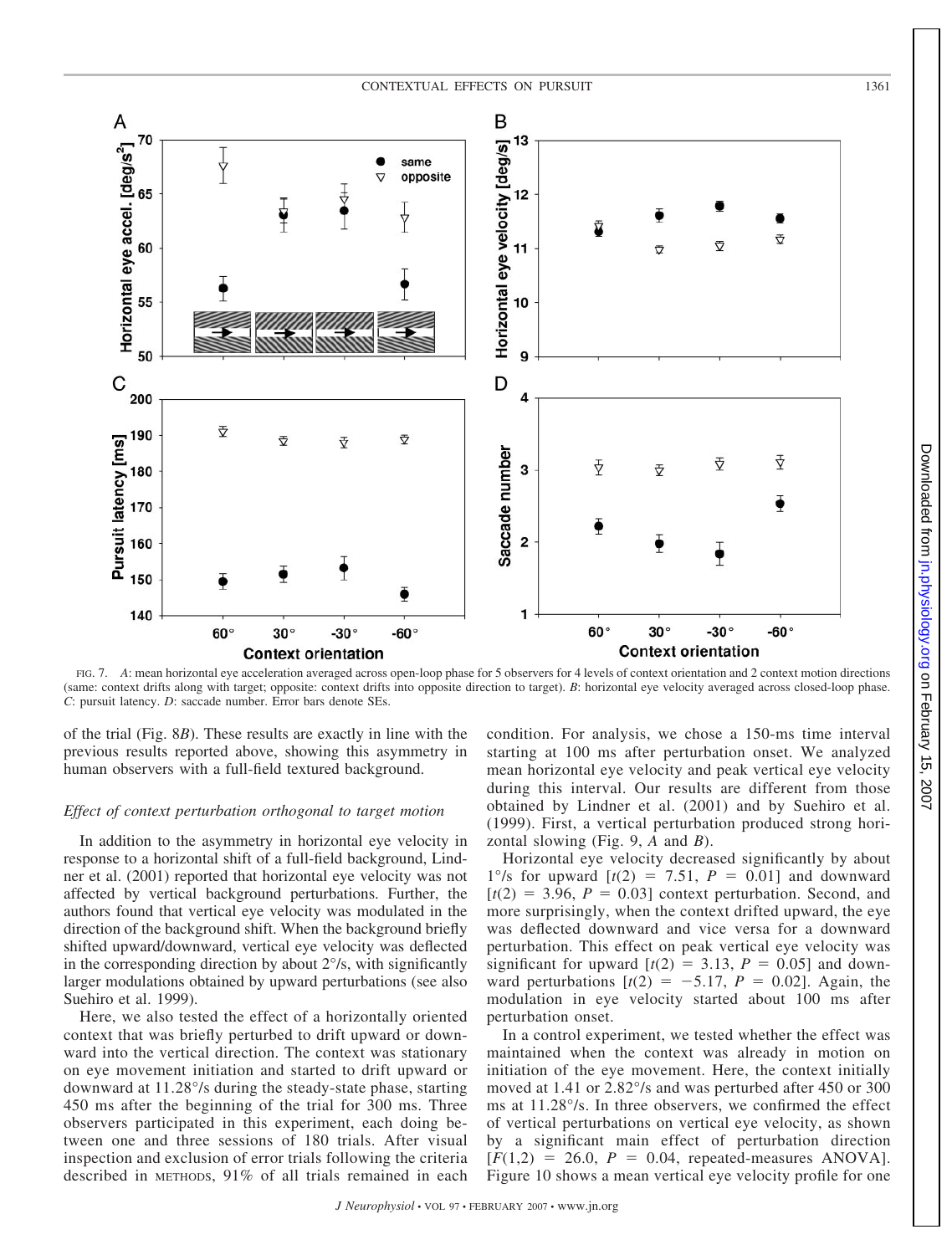

FIG. 8. A: horizontal eye velocity profile for one representative observer. A control condition with a stationary unchanged context (black line) was compared against 2 perturbation conditions, in which the context moved faster (gray) or slower (white) for 300 ms. SD for eye velocity in the experimental condition "slower" is indicated by the shaded gray area. Horizontal dotted black line denotes target velocity at 11.28°/s. Vertical black lines depict perturbation duration and critical time interval for analysis. *B*: horizontal peak velocity (maximum for context moving faster, minimum for slower, respectively) for 3 context motion conditions and 3 perturbation conditions for 5 observers. Error bars denote SEs. Stars denote significant results in a post hoc comparison.



FIG. 9. A and C: horizontal and vertical eye velocity profiles for one representative observer. A control condition with a stationary context (black line) was compared with 2 perturbation conditions. Horizontally oriented context was moving downward (dark gray) or upward (white). SD for horizontal eye velocity in the experimental condition "up" and for vertical eye velocity in all conditions, respectively, is indicated by the shaded gray areas. Vertical black lines mark beginning and end of critical time interval for analysis. Horizontal gray bar denotes perturbation interval (300-ms duration). Horizontal dotted line corresponds to target velocity (11.28°/s horizontal, 0°/s vertical). *B* and *D*: corresponding mean horizontal eye velocity and peak vertical eye velocity during critical time interval for 3 observers. Error bars denote SEs. Stars illustrate significant differences between control and perturbation conditions in a paired-samples *t*-test.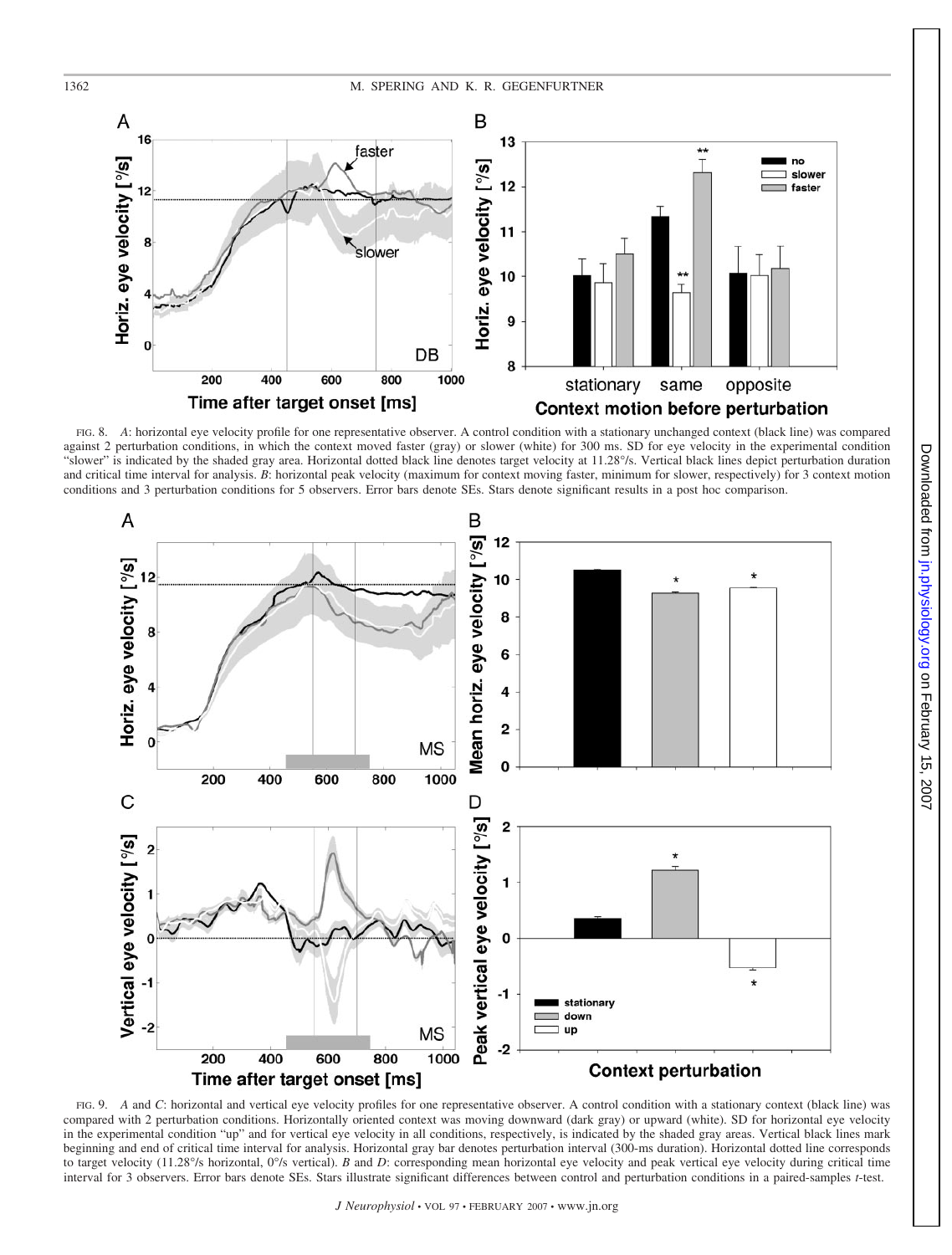

FIG. 10. A: vertical eye velocity profile for one representative observer. Context drifted upward or downward with 1.41 or 2.82°/s, before being perturbed (horizontal gray bar denotes perturbation duration). SD for eye velocity in the experimental condition, in which the context is initially moving at 1.41°/s is indicated by the shaded gray area. Horizontal dotted line corresponds to target velocity (0°/s vertical). *B*: corresponding peak vertical eye velocity for 3 observers during critical time interval. Error bars denote SEs.

observer (*A*) and peak vertical velocity for three observers (*B*). The vertical deviation effect was overall smaller than that in the experiment with the stationary context and decreased with increasing context velocity before the perturbation, confirmed by a significant interaction between context perturbation direction and velocity  $[F(1,2) = 30.2]$ ,  $P = 0.03$ ]. There was no significant main effect of velocity  $[F(1,2) < 1, n.s.].$ 

we examined how the spatiotemporal properties of the pursuit response were influenced by different types of visual context. We conducted experiments with a stationary or drifting visual context, which was varied in motion direction, velocity, contrast, and orientation. Here, we compare our results to those obtained in previous behavioral studies on pursuit eye movements in monkeys and humans (see Table 2).

### DISCUSSION

With the aim of describing the visual signal that drives smooth-pursuit eye movements in a complex environment,

For stationary contexts, we found that the context slowed down initial eye acceleration and steady-state velocity. This

*Effect of a stationary context*

TABLE 2. *Overview of results from behavioral studies on context effects on pursuit*

|                                              | No Effect                                                                                               | <b>Pursuit Enhancement</b>                                                                                                         | Pursuit Impairment                                                                                  |
|----------------------------------------------|---------------------------------------------------------------------------------------------------------|------------------------------------------------------------------------------------------------------------------------------------|-----------------------------------------------------------------------------------------------------|
| Context stationary                           | No effect on velocity $(6)$                                                                             |                                                                                                                                    | 5–20% reduction in steady-state velocity<br>(1, 2, 3, 7, 9, 10)                                     |
|                                              | No effect on latency $(3, 4, 8)$                                                                        |                                                                                                                                    | 9–60% reduction in initial acceleration<br>$(2, 3, 4)$ or velocity $(8)$<br>Longer latency $(2, 9)$ |
| Context moves in pursuit<br>direction        | No effect on latency $(8, 10)$                                                                          | Maximum 38% increase in initial velocity<br>(8)                                                                                    |                                                                                                     |
|                                              |                                                                                                         | 14–28% increase in steady-state velocity<br>(2, 8, 10)                                                                             |                                                                                                     |
|                                              |                                                                                                         | Shorter latency (2)                                                                                                                |                                                                                                     |
| Context moves opposite                       | No effect on latency $(8, 10)$                                                                          | Increase in initial acceleration $(2, 10)$                                                                                         | Maximum 7% decrease in initial<br>velocity $(8)$                                                    |
|                                              |                                                                                                         | 4% increase in steady-state velocity (2)                                                                                           | Maximum 12% decrease in steady-state<br>velocity $(8, 10)$<br>Longer latency $(2)$                  |
| Context perturbation in<br>pursuit direction | Small or no effect on velocity when<br>context stationary or moving<br>opposite before perturbation (2) | Transient velocity increase in perturbation<br>direction $(5, 7, 11, 12)$                                                          |                                                                                                     |
| Context perturbation<br>opposite             | Small or no effect on velocity<br>(2, 5, 7, 11, 12)                                                     | Transient velocity change irrespective of<br>direction for context moving in pursuit<br>direction before perturbation $(2, 5, 12)$ |                                                                                                     |
| Orthogonal context<br>perturbation           |                                                                                                         | Transient velocity increase in perturbation<br>direction $(7, 12)$                                                                 | Transient velocity increase in direction<br>opposite to that of perturbation (2)                    |

The behavioral studies refer to results with respect to human research. Numbers correspond to references given in the following: (1) Collewijn and Tamminga (1984); (2) present study: Spering and Gegenfurtner (marked bold in table body); (3) Keller and Khan (1986); (4) Kimmig et al. (1992); (5) Kodaka et al. (2004); (6) Kowler et al. (1978); (7) Lindner et al. (2001); (8) Masson et al. (1995); (9) Mohrmann and Their (1995); (10) Niemann and Hoffmann (1997); (11) Schwarz and Ilg (1999).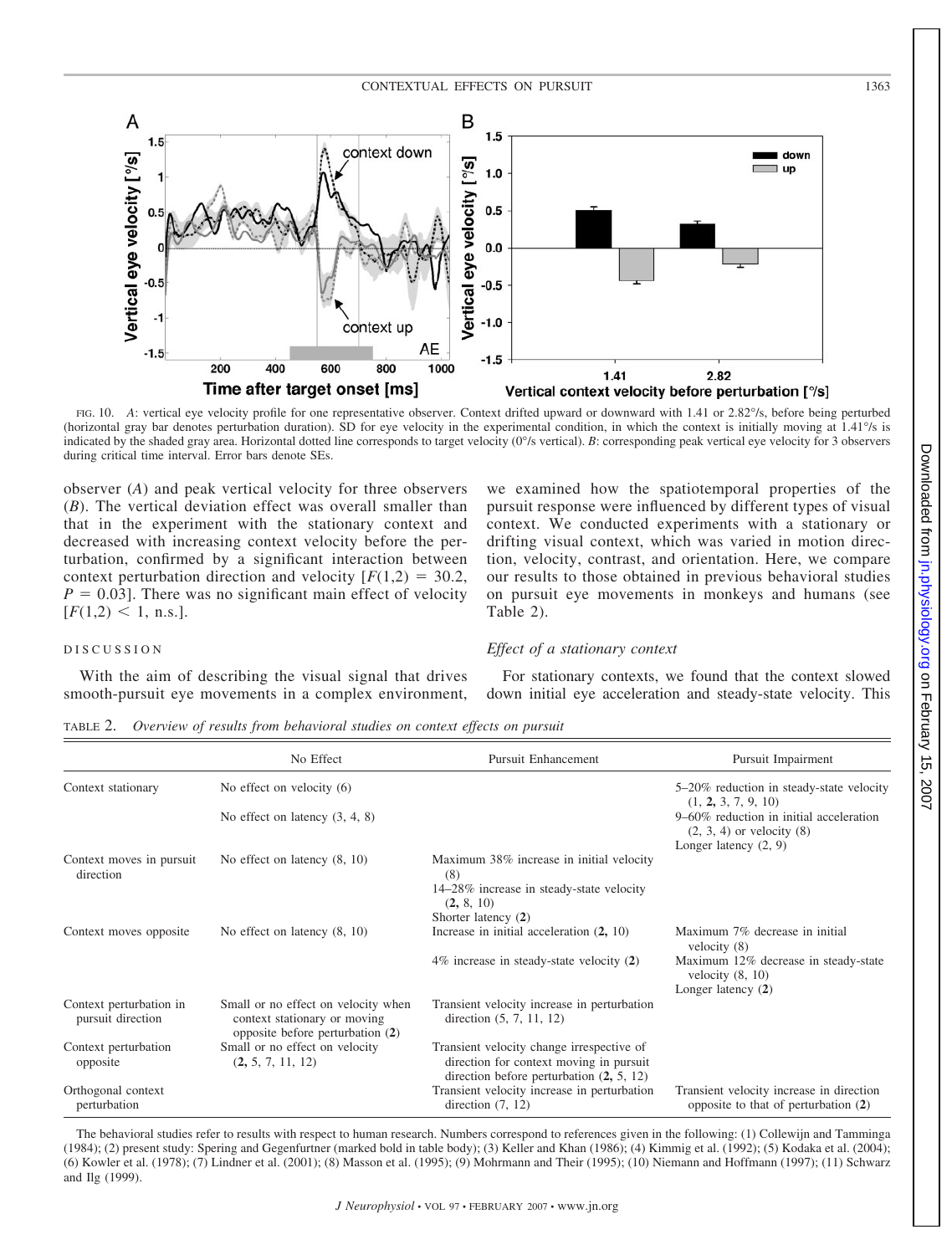result is in line with previous findings and the effect is of a magnitude similar to that of the effects observed in human observers (Masson et al. 1995). In monkeys, the effects on initial eye acceleration were considerably larger (Kimmig et al. 1992). Note that in these studies the visual texture covered the whole screen. Using a full-field visual background is potentially problematic because the local motion signal from the target is masked by the global motion signal from the background. In one of their control experiments, Kimmig et al. (1992) showed that the effect of a stationary background on initial eye acceleration was not eliminated when the background (a stationary random dot pattern) was partially occluded with a horizontal strip of card, onto which the target was projected. As the width of the central horizontal space increased from 0 to 60°, the detrimental effect of the stationary background on pursuit initiation was reduced to roughly 20% of the original effect size. From the comparison of our data with these findings we can conclude that the detrimental effect of a stationary background on pursuit acceleration and velocity is retained over a larger area of space and not restricted to the central part of the visual field that directly surrounds the target.

Concerning pursuit latency, our results differ from those of most previous studies (see Table 2), where either no effect was found on latency (Keller and Khan 1986; Kodaka et al. 2004) or the effect on latency was eliminated when the context was peripheral (Kimmig et al. 1992). Following from the result that initial acceleration and latency were differentially affected by a stationary background Kimmig et al. (1992) hypothesized that two separate mechanisms might be used for triggering and driving the decoding of target motion. These authors further proposed that the effect of a background on pursuit latency might be driven by a local mechanism and mediated by neurons with smaller receptive fields, whereas the effect on pursuit acceleration might be driven by a global mechanism and mediated by neurons with extensive receptive fields. Our results challenge the view that different mechanisms are responsible for driving pursuit initiation in the presence of a full-field background and remote visual context. We report effects of a stationary context on both initial acceleration and pursuit latency. Generally, context effects on latency can be caused by perceptual, motor, or cognitive mechanisms. Active pursuit of the target causes a retinal image shift of the stationary context into the direction opposite to that of the pursuit target. Such context image motion on the retina drives a passive pursuit or OKN response into the opposite direction. To smoothly track the target, the OKN response will have to be suppressed (Lindner and Ilg 2006; Worfolk and Barnes 1992; Wyatt and Pola 1984), possibly causing a delay in initiating pursuit. Regarding cognitive mechanisms, it has been suggested that latency effects result from the observer's inability to attend to the target in the presence of a textured context because the context renders the target less salient (Masson et al. 1995). We do not believe that the context effects reported here were modulated by attention. The target does not come on suddenly, but is presented in the presence of the stationary context for 500 ms, before it starts to move. The observer was instructed to fixate the target.

It was noted above that a stationary context did not slow down pursuit in one naïve observer. It is possible that this observer managed to completely ignore the context, whereas the other three observers showed a slowing in eye velocity and a corresponding increase in saccade number. However, the naïve observer also showed an increase in saccade number, a decrease in pursuit acceleration, and an increase in latency in the presence of a stationary context. Therefore we cannot conclude from this that there are two groups of observers— one that is affected by the context and another one that is not—as implied by Ilg and Thier (1996).

The effect of a stationary context was modulated by contrast and orientation to some extent. The impairing effect of a stationary context on pursuit increased with increasing contrast both during pursuit initiation and maintenance. The data reveal an interesting tendency in that this increase was not linear. It was previously reported that motion sensitivity can be higher at low contrast (Tadin et al. 2003) and that V1 receptive-field organization shifts from surround suppression at high contrast to spatial summation being 2.3-fold greater at low contrast (Sceniak et al. 1999). However, our effects are too weak to provide evidence for a similar effect in stationary surrounds in pursuit eye movements. Keller and Khan (1986) did not find a modulating effect of background luminance on suppressive effects. These authors varied background luminance in two monkeys and used two levels of contrast ("dim": 74%; "bright": 80%). In comparison to our work or to the study by Barthélemy et al. (2006), which show effects of contrast on surround suppression, the range of contrast levels tested by Keller and Khan (1986) does not cover the complete range of contrast levels needed to reliably demonstrate contrast effects. Barthélemy et al. (2006) did not find effects of contrast on the initiation of ocular following. This might be explained by the fact that the effect of contrast evolves only after some time. The latency for the ocular following response is much shorter than that for a pursuit eye movement and the time intervals used for analyzing latency and the open-loop phase in Barthelémy's and our study are therefore not comparable.

The effects of orientation were less systematic, except that the influence of a stationary context was largely diminished when the context was oriented horizontally and aligned to the pursuit trajectory. Therefore there is no clear indication that effects of remote stationary or drifting contexts on pursuit are tuned to orientation.

## *Effect of a drifting context*

We observed that a drifting context generally increased pursuit acceleration and velocity. Latency decreased with increasing context velocity from negative to positive (i.e., latency was shortest when the context drifted fast into the same direction as that of the target). Our findings differ from some of the previous results (see Table 2). Masson et al. (1995) found a decrease in steady-state velocity in the presence of a drifting full-field background, which we did not observe. It is possible that the pursuit response to the target in the Masson et al. study was counteracted by an optokinetic response induced by opposite background motion, resulting in a decrease in eye velocity. In the present experiments, we attempted to control for the effects of OKN by using a remote visual context. Concerning pursuit initiation, Niemann and Hoffmann (1997) found an increase in initial acceleration in the presence of a context drifting opposite to that of the pursuit target. In accordance with this study, we observed that a drifting context increased eye velocity and acceleration irrespective of its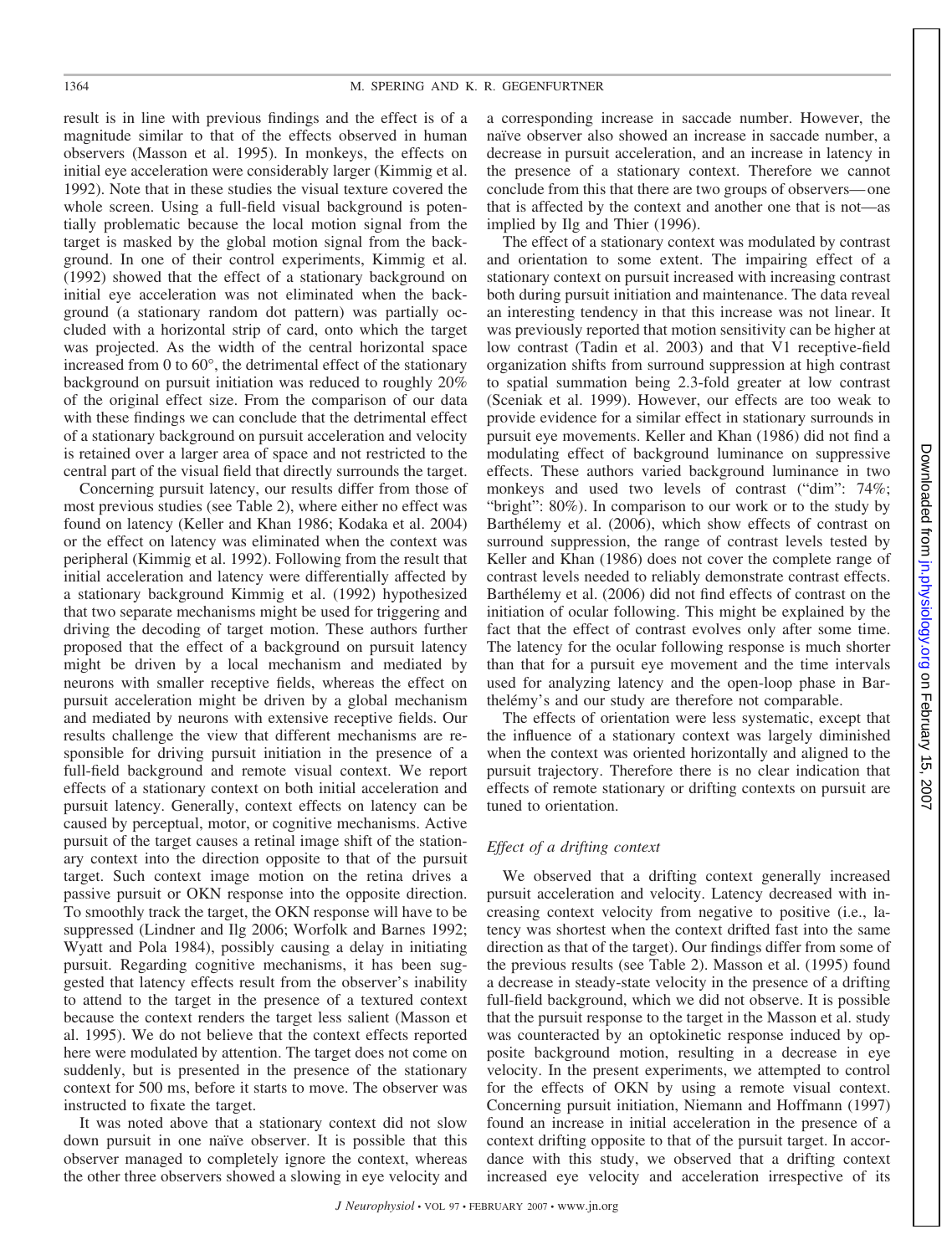motion direction. Taken together, these results and the neurophysiological data obtained by Born et al. (2000) provide evidence for a motion-contrast mechanism underlying pursuit control in the presence of a drifting context.

Previous studies do not report background effects on pursuit latency (Table 2). It is interesting that we consistently see effects on pursuit latency. The latency ranges we observed with a stationary (167–175 ms) or drifting context (144 –200 ms) are well within the range observed in previous studies (e.g., average latency 180 ms in Masson et al. 1995) and thus cannot arise from differences in effect size. We are not the first to report context-dependent latency effects, which were also found in a study by Ferrera and Lisberger (1995). When a distractor moved into the same direction as that of a pursuit target, latency was decreased; when the distractor moved opposite to the target direction, latency increased, irrespective of whether the monkey attended to the distractor. It is therefore more likely that the effect on latency observed here is directly related to context motion rather than to cognitive factors. The effect on latency clearly scales with context direction and velocity. A context drifting fast into the same direction as that of the pursuit target seems to push the eye and boosts pursuit onset. A context drifting fast into the opposite direction seems to pull the eye back and delays pursuit onset, possibly by inducing an optokinetic motion signal. To initiate a smooth-pursuit response, the resulting OKN has to be suppressed. OKN suppression was previously shown to occur at an early stage before or during pursuit onset (Wyatt and Pola 1984) and can be stronger for a context moving into the direction opposite to that of the pursuit target (see Lindner and Ilg 2006 for a discussion on pursuit–OKN interaction). In our experiment, OKN suppression was not perfect, as indicated by the high number of saccades, in particular backward saccades during pursuit initiation in the presence of a context drifting opposite to that of the pursuit target.

Contrast boosted the effect of a drifting context on velocity, latency, and saccade number. The effect of orientation for contexts drifting into the same direction as that of the target was generally higher, although orientation did not significantly modulate the effect of a drifting context.

## *Effect of context perturbation*

When a context that drifted along with the target was briefly perturbed during the steady-state phase, eye velocity changed in the direction of context perturbation (i.e., when the context was perturbed to drift faster, eye velocity increased). Perturbing a context that drifted opposite to the target did not have an effect on eye velocity. Our results for a perturbed stationary or drifting context were similar to data obtained with a full-field textured background (see Table 2). Interestingly, the results for a context perturbation in or against pursuit direction and a context drifting along with or opposite to the target differ in our series of experiments. In the perturbation experiment, the context was drifting along with the target at the same speed, before the context was perturbed into the same or opposite direction. In the drifting context experiment, on the contrary, the context was either drifting into the same or opposite direction at the same or different velocity as that of the target for the entire duration of the trial. Apparently, these differences lead either to assimilation of eye velocity to context velocity

(perturbation experiment) or to motion-contrast effects (drifting context experiment). Possibly, it is the complexity of the figure– ground segregation task that determines which motion signal processing strategy—motion assimilation (e.g., vector averaging or vector summation) or motion contrast—is used. In the drifting context experiment, target and context velocity and direction do not change in the course of a trial. The segregation of target and context might therefore be more difficult than in the perturbation experiment. However, from our data we cannot draw conclusions about when the system uses which processing strategy.

During smooth-pursuit eye movements, eye speed is adapted to changes in target velocity in a similar way (Kowler and McKee 1987; Krauzlis and Miles 1996). The time course, latency, and size of the effect obtained from perturbing a horizontally moving context is very similar to the data yielded from target velocity perturbations (compare our Fig. 9*A* with Fig. 1*B* in Churchland and Lisberger 2005). It was previously proposed that internal gain regulation for changes in eye velocity during pursuit maintenance might be accomplished by cortical area MST. A similar mechanism might control the compensation for context-velocity perturbations and it is likely that eye-velocity modulation relies on the perception of the visual target. Therefore it seems crucial to test observers' perception of target velocity when either the context, or the target speed, or both are perturbed.

When the context was oriented horizontally and drifted vertically up or down, horizontal eye velocity was decreased time-locked to the perturbation onset and the vector of the vertical velocity component went into the direction opposite to context-motion direction. Because of the similarities in timing (e.g., duration of perturbation), our results can be directly compared with those obtained by Linder et al. (2001). These authors did not observe effects of orthogonal context perturbation on horizontal eye velocity and found that vertical eye velocity followed perturbation direction (see also Suehiro et al. 1999). Previous studies and our experiments differ only with respect to the type of background used. Whereas we used a high-contrast horizontally oriented sine-wave grating, Lindner et al.'s background consisted of random texture elements, such as vertical lines, and Suehiro and colleagues used random-dot patterns. We assume that our context stimulus produced a stronger apparent motion signal that might have caused the deviation into the direction opposite to perturbation. The vertical deflection observed in our study resembles findings that we obtained recently with two stimuli moving into different directions: the horizontal one, predefined as the target; the other one a distractor with unpredictable motion direction. In a series of experiments, we showed that the eye transiently deviated away from the distractor into the vertical direction opposite to it (Spering et al. 2006). Both sets of results are in line with the early observations made by Duncker (1929). When observers in Duncker's experiments relied on the second object or the background as a frame of reference, the target was perceived to move into the opposite direction to that of the background or to the second moving object.

In contrast to the background type used in the Lindner et al. (2001) study, the context used in the present experiment might have been more prone to be perceived as a reference frame because of the clearly visible border separating the elongated window for target motion from the upper and lower halves of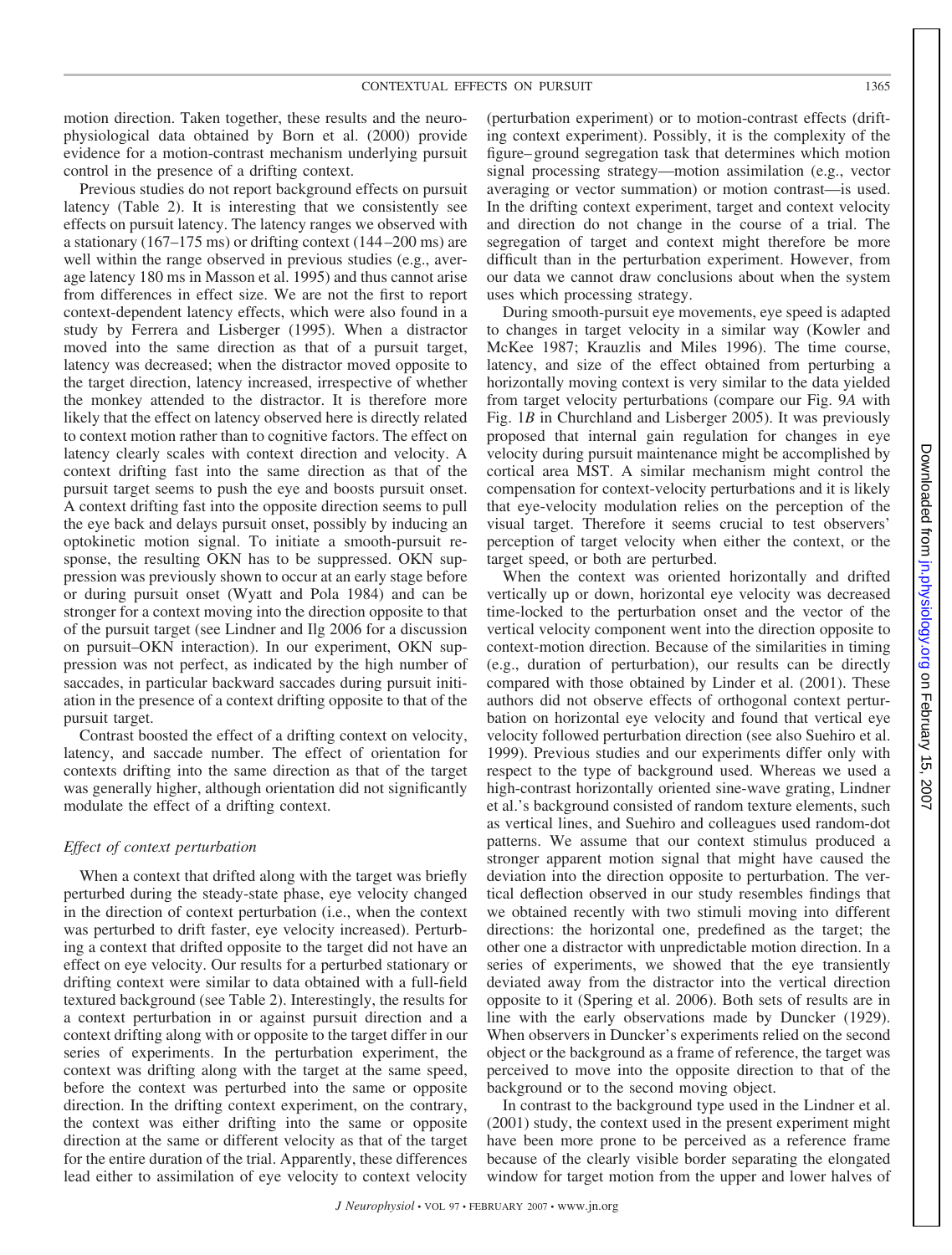the sine-wave grating. As a result, the target might have received an apparent motion component into the direction opposite to that of context motion. These results do not provide evidence either for a weighted averaging of motion vectors or for successful motion segmentation because horizontal eye velocity was also affected by the perturbation. The vertical deviation effect, instead of being considered as overcompensation or pursuit error, might provide an adaptive mechanism for controlling target selection in the presence of a drifting context, as has been indicated by comparable studies in other species, such as honeybees (Srinivasan and Zhang 2004; Srinivasan et al. 1991). Similar compensatory motor actions are reported in human walking (Warren et al. 2001). In our results, however, the vertical deflection does not result in a stable retinal image. Rather, it seems that the context is used as a reference frame, as implied earlier in studies by Duncker (1929) on induced motion. Interestingly, Zivotofsky (2005) showed that this perceptual phenomenon was not reflected in the pursuit response, which followed the actual target motion. Our findings confirm the perceptual data obtained by Duncker (1929) and the vertical deviation is also in line with neurophysiological findings showing that neurons in macaque area MT are sensitive to motion contrast (Born et al. 2000). Despite this evidence, it is not yet clear whether effects of a visual background on pursuit eye velocity can be regarded as a direct behavioral consequence of center-surround interactions in MT receptive fields.

#### ACKNOWLEDGMENTS

The authors thank U. Ilg and G. Masson for critical comments on an earlier version of this manuscript and members of the Carrasco laboratory at New York University for discussions on experiments and results.

#### GRANTS

This work was supported by a German Research Foundation (DFG) Graduiertenkolleg 885 ("Brain and Behavior") grant to M. Spering and DFG Forschergruppe FOR 560 ("Perception and Action") grant to K. R. Gegenfurtner.

#### REFERENCES

- **Albright TD, Stoner GR.** Contextual influences on visual processing. *Annu Rev Neurosci* 25: 339 –379, 2002.
- **Allman J, Miezin F, McGuinness E.** Stimulus specific responses from beyond the classical receptive field: neurophysiological mechanisms for local– global comparisons in visual neurons. *Annu Rev Neurosci* 8: 407–430, 1985.
- **Anstis S, Casco C.** Induced movement: the flying bluebottle illusion. *J Vis* 6: 1087–1092, 2006.
- Barthélemy F, Vanzetta I, Masson GS. A behavioral receptive field for ocular following in humans: dynamics of spatial summation and centersurround interactions. *J Neurophysiol* 95: 3712–3726, 2006.
- **Born RT, Groh JT, Zhao R, Lukasewysc SJ.** Segregation of object and background motion in visual area MT: effects of microstimulation on eye movements. *Neuron* 26: 725–734, 2000.
- **Churchland AK, Lisberger SG.** Relationship between extraretinal component of firing rate and eye speed in area MST of macaque monkeys. *J Neurophysiol* 94: 2416 –2426, 2005.
- **Collewijn H, Tamminga EP.** Human smooth pursuit and saccadic eye movements during voluntary pursuit of different target motions on different backgrounds. *J Physiol* 351: 217–250, 1984.
- **Crane HD, Steele CM.** Generation-V dual-Purkinje-image eyetracker. *Appl Optics* 24: 527–537, 1985.
- **Deubel H, Bridgeman B.** Fourth Purkinje image signals reveal eye-lens deviation and retinal image distortions during saccades. *Vis Res* 35: 529 – 538, 1995.
- **Duncker K.** Ueber induzierte Bewegung: Ein Beitrag zur Theorie optisch wahrgenommener Bewegung [On induced motion: a contribution to the theory of optically perceived motion]. *Psychol Forsch* 12: 180–259, 1929.
- **Ferrera VP, Lisberger SG.** Attention and target selection for smooth pursuit eye movements. *J Neurosci* 15: 7472–7484, 1995.
- **Holland BS, Copenhaver MD.** Improved Bonferroni-type multiple testing procedures. *Psychol Bull* 104: 145–149, 1988.
- **Ilg UJ, Thier P.** Inability of rhesus monkey area V1 to discriminate between self-induced and externally induced retinal image slip. *Eur J Neurosci* 8: 1156 –1166, 1996.
- **Kawano K, Miles FA.** Short-latency ocular following responses of monkey. II. Dependence on a prior saccadic eye movement. *J Neurophysiol* 56: 1355–1380, 1986.
- **Keller EL, Khan NS.** Smooth-pursuit initiation in the presence of a textured background in monkey. *Vis Res* 26: 943–955, 1986.
- **Kimmig HG, Miles FA, Schwarz U.** Effects of stationary textured backgrounds on the initiation of pursuit eye movements in monkeys. *J Neurophysiol* 68: 2147–2164, 1992.
- **Kodaka Y, Miura K, Suehiro K, Takemura A, Kawano K.** Ocular tracking of moving targets: effects of perturbing the background. *J Neurophysiol* 91: 2474 –2483, 2004.
- **Kowler E, McKee SP.** Sensitivity of smooth eye movement to small differences in target velocity. *Vis Res* 27: 993–1015, 1987.
- **Kowler E, Murphy BJ, Steinman RM.** Velocity matching during smooth pursuit of different targets on different backgrounds. *Vis Res* 18: 603– 605, 1978.
- **Krauzlis RJ, Miles FA.** Transitions between pursuit eye movements and fixation in the monkey: dependence on context. *J Neurophysiol* 76: 1622– 1638, 1996.
- **Lindner A, Ilg UJ.** Suppression of optokinesis during smooth pursuit eye movements revisited: the role of extraretinal information. *Vis Res* 46: 761–767, 2006.
- **Lindner A, Schwarz U, Ilg UJ.** Cancellation of self-induced retinal image motion during smooth pursuit eye movements. *Vis Res* 41: 1685–1694, 2001.
- **Lisberger SG, Morris EJ, Tychsen L.** Visual motion processing and sensorymotor integration for smooth pursuit eye movements. *Annu Rev Neurosci* 10: 97–129, 1987.
- **Masson G, Proteau L, Mestre DR.** Effects of stationary and moving textured backgrounds on the visuo-oculo-manual tracking in humans. *Vis Res* 35: 837– 852, 1995.
- **McCourt ME.** A spatial frequency dependent grating-induction effect. *Vis Res* 22: 119 –134, 1982.
- **Mohrmann H, Thier P.** The influence of structured visual backgrounds on smooth-pursuit initiation, steady-state pursuit, and smooth pursuit termination. *Biol Cybern* 73: 83–93, 1995.
- **Niemann T, Hoffmann KP.** The influence of stationary and moving textured backgrounds on smooth-pursuit initiation and steady state pursuit in humans. *Exp Brain Res* 115: 531–540, 1997.
- Pack CC, Hunter JN, Born RT. Contrast dependence of suppressive influences in cortical area MT of alert macaque. *J Neurophysiol* 93: 1809 –1815, 2005.
- **Rashbass C.** The relationship between saccadic and smooth tracking eye movements. *J Physiol* 159: 326 –338, 1961.
- **Robinson DA, Gordon JL, Gordon SE.** A model of the smooth pursuit eye movement system. *Biol Cybern* 55: 43–57, 1986.
- Rock I, Palmer S. The legacy of Gestalt psychology. *Sci Am* 263: 48-61, 1990.
- **Roelfsema PR.** Cortical algorithms for perceptual grouping. *Annu Rev Neurosci* 29: 203–227, 2006.

**Sceniak MP, Ringach DL, Hawken MJ, Shapley R.** Contrast's effect on spatial summation by macaque V1 neurons. *Nat Neurosci* 2: 733–739, 1999.

- **Schwarz U, Ilg UJ.** Asymmetry in visual motion processing. *Neuroreport* 10: 2477–2480, 1999.
- **Soechting JF, Engel KC, Flanders M.** The Duncker illusion and eye– hand coordination. *J Neurophysiol* 85: 843– 854, 2001.
- **Spering M, Gegenfurtner KR, Kerzel D.** Distractor interference during smooth pursuit eye movements. *J Exp Psychol Hum Percept Perform* 32: 1136 –1154, 2006.
- **Spering M, Kerzel D, Braun DI, Hawken MJ, Gegenfurtner KR.** Effects of contrast on smooth pursuit eye movements. *J Vis* 5: 455– 465, 2005.
- **Srinivasan MV, Lehrer M, Kirchner WH, Zhang SW.** Range perception through apparent image speed in freely flying honeybees. *Vis Neurosci* 6: 519 –535, 1991.